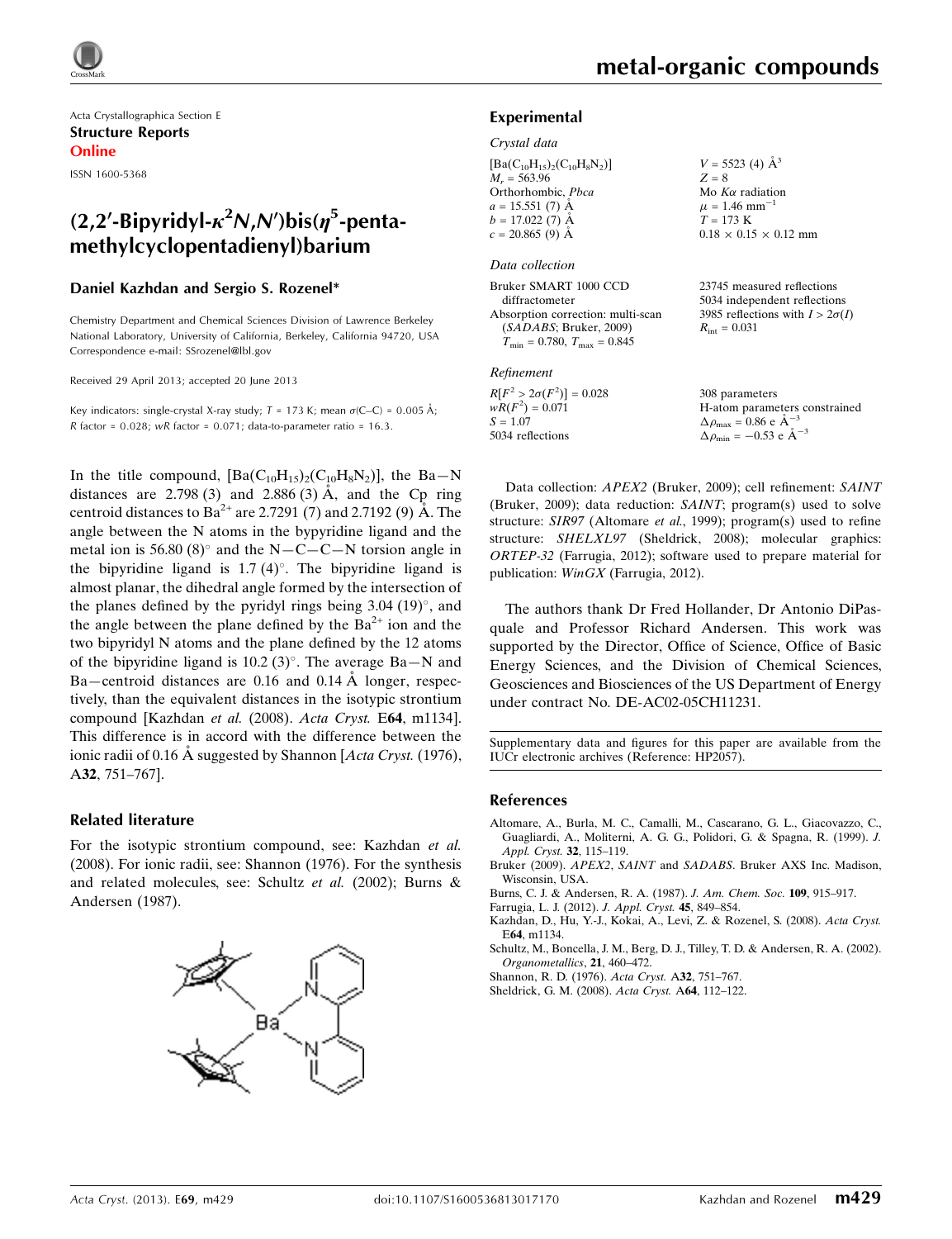# **supporting information**

*Acta Cryst.* (2013). E**69**, m429 [doi:10.1107/S1600536813017170]

# **(2,2′-Bipyridyl-***κ***<sup>2</sup>** *N***,***N***′)bis(***η***<sup>5</sup> -pentamethylcyclopentadienyl)barium**

# **Daniel Kazhdan and Sergio S. Rozenel**

# **S1. Comment**

The title compound, [Ba(C10H15)2(C10H8N2)], was crystallized from diethyl ether. The bipyridine ligand is almost planar, and the Ba - Cp ring centroid distances are 2.7276 (6) and 2.7176 (5) Å.

# **S2. Experimental**

(*η*5 -C5Me5)2Ba(bipy) was prepared according to literature procedures (Burns & Andersen, 1987).

### **S3. Refinement**

All non-hydrogen atoms were refined anisotropically. Hydrogen atoms were fixed based on the expected geometry of the carbon atoms to which they were attached and refined isotropically.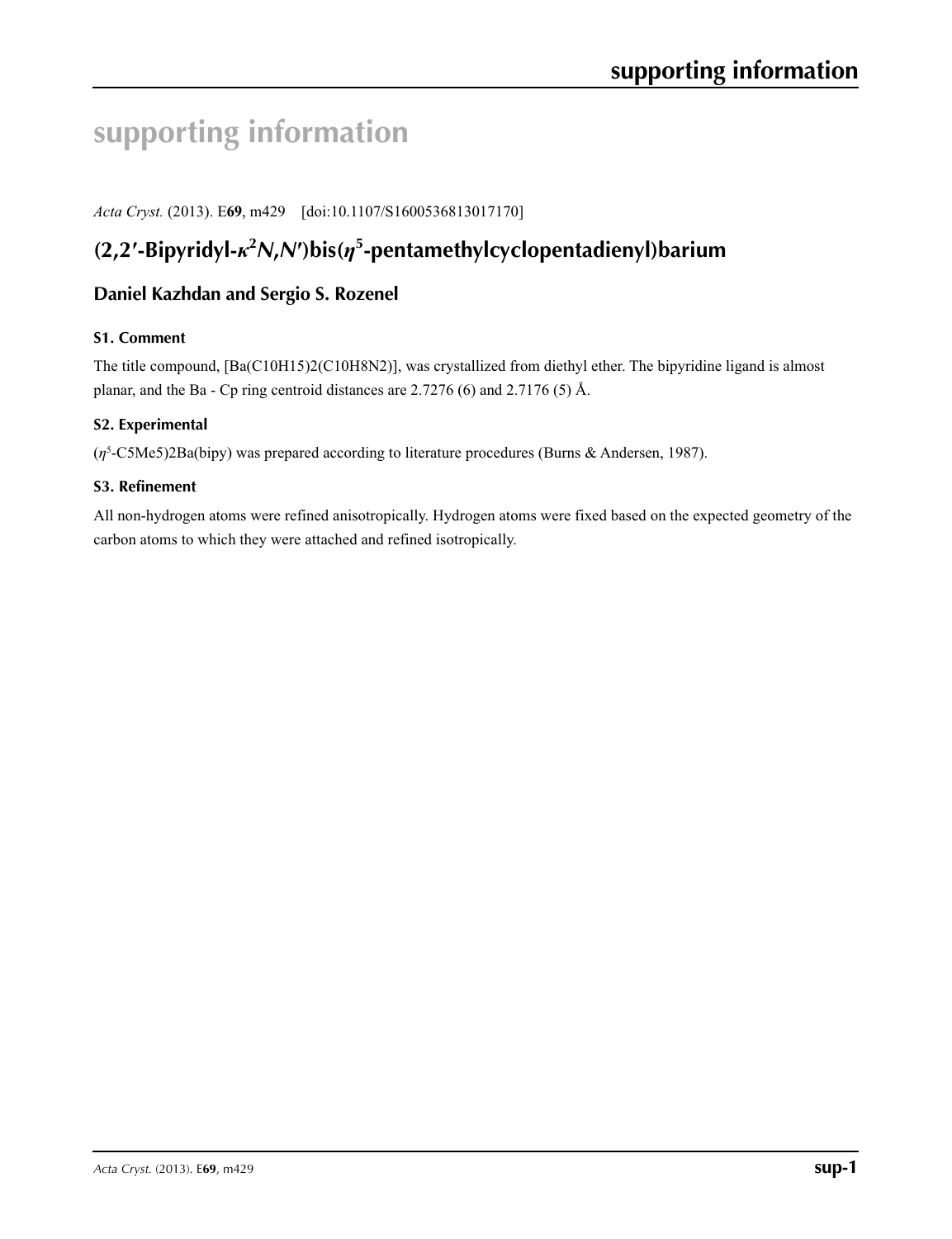

# **Figure 1**

Top view of the structure of (*η*<sup>5</sup> -C5Me5)2Ba(bipy), displacement ellipsoids drawn at the 50% probability level. Hydrogen atoms have been removed for clarity.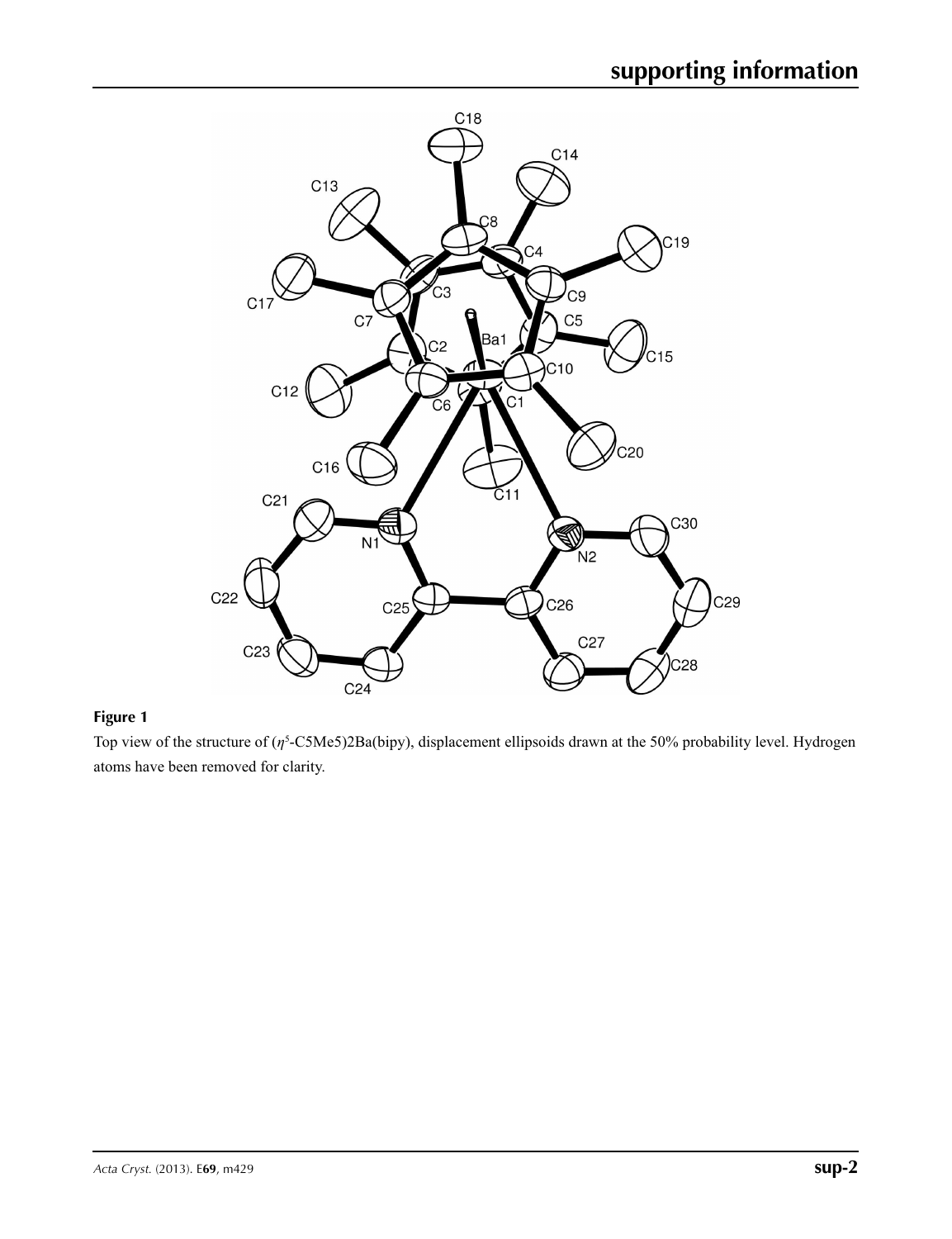

# **Figure 2**

Side view of the structure of  $(\eta^5$ -C5Me5)2Ba(bipy), displacement ellipsoids drawn at the 50% probability level. Hydrogen atoms have been removed for clarity.

# **(2,2′-Bipyridyl-***κ***<sup>2</sup>** *N***,***N***′)bis(***η***<sup>5</sup> -pentamethylcyclopentadienyl)barium**

| Crystal data                                       |                                                       |
|----------------------------------------------------|-------------------------------------------------------|
| $[Ba(C_{10}H_{15})_{2}(C_{10}H_{8}N_{2})]$         | $F(000) = 2304$                                       |
| $M_r = 563.96$                                     | $D_x = 1.356$ Mg m <sup>-3</sup>                      |
| Orthorhombic, <i>Pbca</i>                          | Mo Ka radiation, $\lambda = 0.71073$ Å                |
| Hall symbol: -P 2ac 2ab                            | Cell parameters from 5551 reflections                 |
| $a = 15.551(7)$ Å                                  | $\theta$ = 3.4–26.3°                                  |
| $b = 17.022(7)$ Å                                  | $\mu = 1.46$ mm <sup>-1</sup>                         |
| $c = 20.865(9)$ Å                                  | $T = 173$ K                                           |
| $V = 5523$ (4) Å <sup>3</sup>                      | Block, red                                            |
| $Z = 8$                                            | $0.18 \times 0.15 \times 0.12$ mm                     |
| Data collection                                    |                                                       |
| Bruker SMART 1000 CCD                              | 23745 measured reflections                            |
| diffractometer                                     | 5034 independent reflections                          |
| Radiation source: fine-focus sealed tube           | 3985 reflections with $I > 2\sigma(I)$                |
| Graphite monochromator                             | $R_{\text{int}} = 0.031$                              |
| Detector resolution: 8.192 pixels mm <sup>-1</sup> | $\theta_{\rm max}$ = 25.5°, $\theta_{\rm min}$ = 2.9° |
| $\varphi$ and $\omega$ scans                       | $h = -18 \rightarrow 18$                              |
| Absorption correction: multi-scan                  | $k = -20 \rightarrow 20$                              |

 $k = -20 \rightarrow 20$ *l* = −17→24

(*SADABS*; Bruker, 2009)  $T_{\text{min}} = 0.780, T_{\text{max}} = 0.845$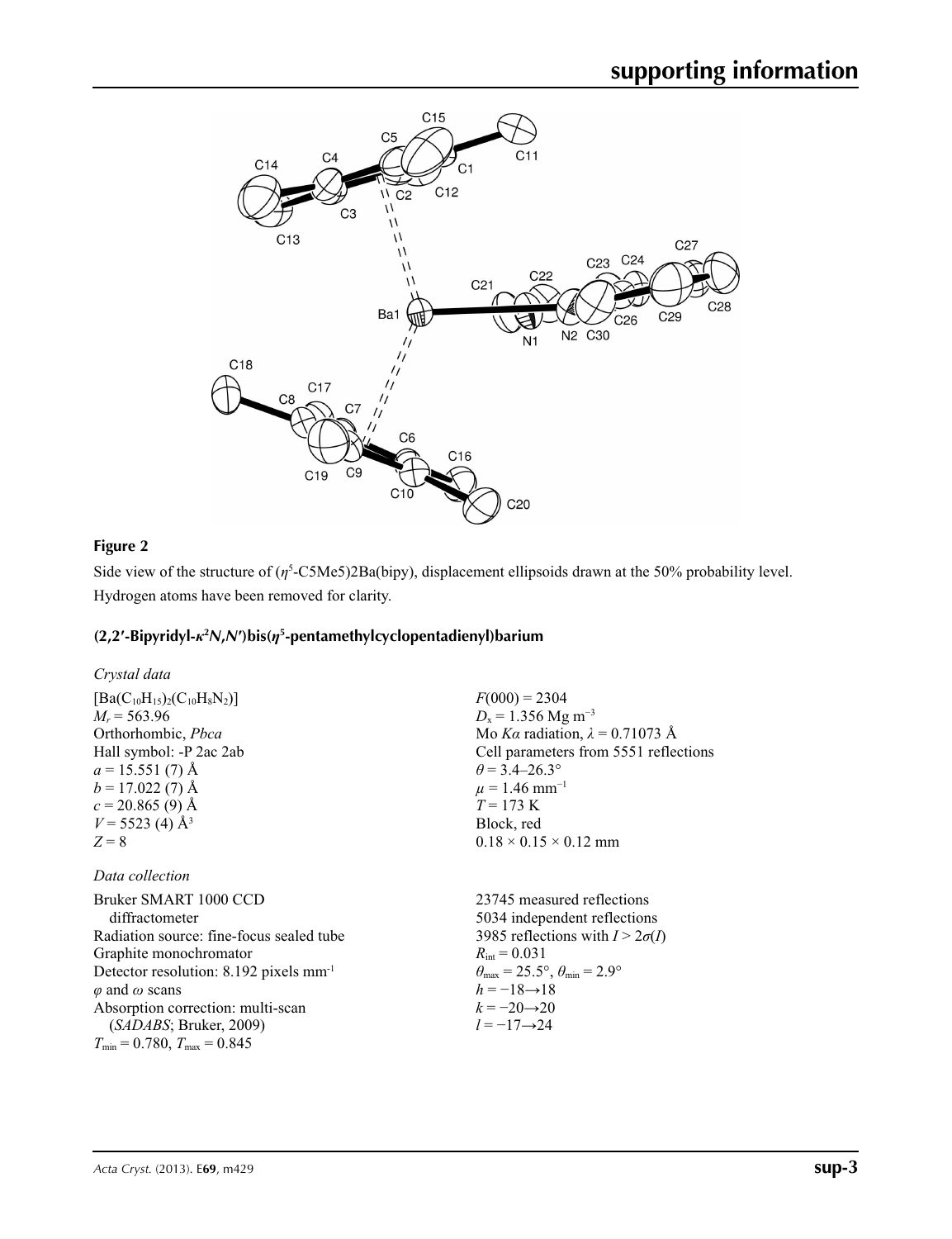*Refinement*

| Refinement on $F^2$                             | Secondary atom site location: difference Fourier  |
|-------------------------------------------------|---------------------------------------------------|
| Least-squares matrix: full                      | map                                               |
| $R[F^2 > 2\sigma(F^2)] = 0.028$                 | Hydrogen site location: inferred from             |
| $wR(F^2) = 0.071$                               | neighbouring sites                                |
| $S = 1.07$                                      | H-atom parameters constrained                     |
| 5034 reflections                                | $w = 1/[\sigma^2(F_0^2) + (0.0287P)^2 + 6.1469P]$ |
| 308 parameters                                  | where $P = (F_o^2 + 2F_c^2)/3$                    |
| 0 restraints                                    | $(\Delta/\sigma)_{\text{max}} = 0.010$            |
| Primary atom site location: structure-invariant | $\Delta\rho_{\rm max}$ = 0.86 e Å <sup>-3</sup>   |
| direct methods                                  | $\Delta \rho_{\rm min} = -0.53$ e Å <sup>-3</sup> |
|                                                 |                                                   |

### *Special details*

**Geometry**. All e.s.d.'s (except the e.s.d. in the dihedral angle between two l.s. planes) are estimated using the full covariance matrix. The cell e.s.d.'s are taken into account individually in the estimation of e.s.d.'s in distances, angles and torsion angles; correlations between e.s.d.'s in cell parameters are only used when they are defined by crystal symmetry. An approximate (isotropic) treatment of cell e.s.d.'s is used for estimating e.s.d.'s involving l.s. planes.

**Refinement**. Refinement of  $F^2$  against ALL reflections. The weighted R-factor wR and goodness of fit *S* are based on  $F^2$ , conventional *R*-factors *R* are based on *F*, with *F* set to zero for negative  $F^2$ . The threshold expression of  $F^2 > \sigma(F^2)$  is used only for calculating *R*-factors(gt) *etc*. and is not relevant to the choice of reflections for refinement. *R*-factors based on *F*<sup>2</sup> are statistically about twice as large as those based on *F*, and *R*- factors based on ALL data will be even larger.

*Fractional atomic coordinates and isotropic or equivalent isotropic displacement parameters (Å2 )*

|                | $\boldsymbol{\chi}$ | $\mathcal V$ | z              | $U_{\rm iso}*/U_{\rm eq}$ | Occ. (2) |
|----------------|---------------------|--------------|----------------|---------------------------|----------|
| C1             | 0.4978(2)           | 0.30885(18)  | 0.22445(15)    | 0.0418(8)                 |          |
| C2             | 0.5648(2)           | 0.36266(18)  | 0.23698(15)    | 0.0417(8)                 |          |
| C <sub>3</sub> | 0.5635(2)           | 0.42066(17)  | 0.18837(16)    | 0.0409(7)                 |          |
| C <sub>4</sub> | 0.4960(2)           | 0.40159(19)  | 0.14601(15)    | 0.0407(7)                 |          |
| C <sub>5</sub> | 0.4554(2)           | 0.33260(19)  | 0.16825(16)    | 0.0419(8)                 |          |
| C6             | 0.78796(18)         | 0.24407(16)  | 0.04669(14)    | 0.0317(6)                 |          |
| C7             | 0.79262(18)         | 0.32616(16)  | 0.05867(14)    | 0.0333(7)                 |          |
| C8             | 0.72765(19)         | 0.36359(16)  | 0.02191(14)    | 0.0326(6)                 |          |
| C9             | 0.68230(19)         | 0.30502(17)  | $-0.01217(14)$ | 0.0327(6)                 |          |
| C10            | 0.71974(19)         | 0.23139(15)  | 0.00309(14)    | 0.0311(6)                 |          |
| C11            | 0.4747(3)           | 0.2379(2)    | 0.26515(18)    | 0.0642(11)                |          |
| H11A           | 0.4251              | 0.2506       | 0.2922         | $0.096*$                  |          |
| H11B           | 0.5237              | 0.2238       | 0.2923         | $0.096*$                  |          |
| H11C           | 0.4603              | 0.1936       | 0.2372         | $0.096*$                  |          |
| C12            | 0.6305(3)           | 0.3565(3)    | 0.28959(19)    | 0.0721(13)                |          |
| H12A           | 0.6752              | 0.3190       | 0.2771         | $0.108*$                  |          |
| H12B           | 0.6025              | 0.3385       | 0.3290         | $0.108*$                  |          |
| H12C           | 0.6565              | 0.4082       | 0.2970         | $0.108*$                  |          |
| C13            | 0.6215(3)           | 0.4914(2)    | 0.1844(2)      | 0.0668(11)                |          |
| H13A           | 0.6078              | 0.5277       | 0.2193         | $0.100*$                  |          |
| H13B           | 0.6128              | 0.5178       | 0.1431         | $0.100*$                  |          |
| H13C           | 0.6815              | 0.4746       | 0.1881         | $0.100*$                  |          |
| C14            | 0.4690(3)           | 0.4481(2)    | 0.08722(18)    | 0.0653(11)                |          |
| H14A           | 0.4891              | 0.4211       | 0.0485         | $0.098*$                  |          |
| H14B           | 0.4943              | 0.5007       | 0.0891         | $0.098*$                  |          |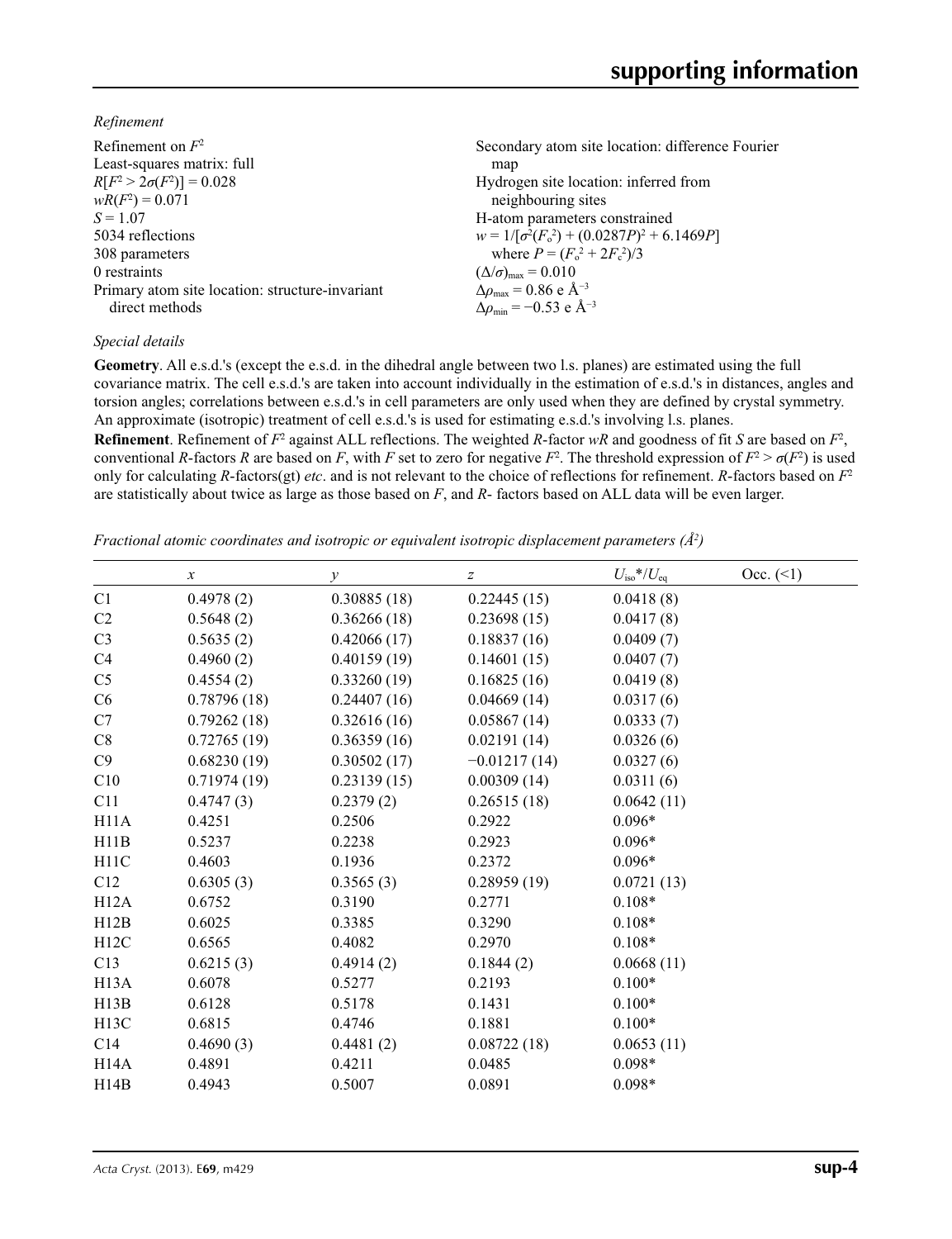| H14C              | 0.4062       | 0.4523      | 0.0861         | $0.098*$   |      |
|-------------------|--------------|-------------|----------------|------------|------|
| C15               | 0.3765(2)    | 0.2935(3)   | 0.1398(2)      | 0.0687(12) |      |
| H <sub>15</sub> A | 0.3246       | 0.3175      | 0.1579         | $0.103*$   |      |
| H15B              | 0.3773       | 0.2373      | 0.1500         | $0.103*$   |      |
| H <sub>15</sub> C | 0.3767       | 0.3005      | 0.0932         | $0.103*$   |      |
| C16               | 0.8454(2)    | 0.1815(2)   | 0.07456(17)    | 0.0470(8)  |      |
| <b>H16A</b>       | 0.8167       | 0.1569      | 0.1113         | $0.071*$   |      |
| H16B              | 0.8996       | 0.2052      | 0.0886         | $0.071*$   |      |
| H16C              | 0.8571       | 0.1415      | 0.0419         | $0.071*$   |      |
| C17               | 0.8543(2)    | 0.3654(2)   | 0.10407(18)    | 0.0520(9)  |      |
| H17A              | 0.8380       | 0.3531      | 0.1483         | $0.078*$   |      |
| H17B              | 0.8523       | 0.4224      | 0.0976         | $0.078*$   |      |
| H17C              | 0.9127       | 0.3463      | 0.0959         | $0.078*$   |      |
| C18               | 0.7119(2)    | 0.45083(16) | 0.01636(18)    | 0.0479(8)  |      |
| <b>H18A</b>       | 0.7287       | 0.4688      | $-0.0265$      | $0.072*$   |      |
| H18B              | 0.7461       | 0.4786      | 0.0487         | $0.072*$   |      |
| H18C              | 0.6507       | 0.4618      | 0.0232         | $0.072*$   |      |
| C19               | 0.6090(2)    | 0.3185(2)   | $-0.05808(17)$ | 0.0504(9)  |      |
| H <sub>19</sub> A | 0.5807       | 0.3683      | $-0.0478$      | $0.076*$   |      |
| H19B              | 0.5675       | 0.2754      | $-0.0543$      | $0.076*$   |      |
| H19C              | 0.6312       | 0.3204      | $-0.1020$      | $0.076*$   |      |
| C20               | 0.6929(2)    | 0.15298(18) | $-0.02421(16)$ | 0.0457(8)  |      |
| H20A              | 0.7320       | 0.1383      | $-0.0591$      | $0.069*$   |      |
| H20B              | 0.6341       | 0.1567      | $-0.0408$      | $0.069*$   |      |
| H20C              | 0.6952       | 0.1130      | 0.0095         | $0.069*$   |      |
| C21               | 0.7247(2)    | 0.14929(18) | 0.25075(18)    | 0.0475(8)  |      |
| H21               | 0.7620       | 0.1935      | 0.2506         | $0.057*$   |      |
| C22               | 0.7349(2)    | 0.0947(2)   | 0.29891(17)    | 0.0529(9)  |      |
| H22               | 0.7768       | 0.1016      | 0.3316         | $0.063*$   |      |
| C <sub>23</sub>   | 0.6819(2)    | 0.0298(2)   | 0.29790(17)    | 0.0540(9)  |      |
| H23               | 0.6875       | $-0.0097$   | 0.3298         | $0.065*$   |      |
| C <sub>24</sub>   | 0.62104(19)  | 0.02243(19) | 0.25046(16)    | 0.0426(8)  |      |
| H24               | 0.5843       | $-0.0221$   | 0.2494         | $0.051*$   |      |
| C <sub>25</sub>   | 0.61375(18)  | 0.08083(16) | 0.20406(14)    | 0.0312(6)  |      |
| C <sub>26</sub>   | 0.54750(18)  | 0.07718(15) | 0.15242(14)    | 0.0298(6)  |      |
| C27               | 0.4904(2)    | 0.01508(18) | 0.14691(16)    | 0.0420(8)  |      |
| H27               | 0.4932       | $-0.0278$   | 0.1760         | $0.050*$   |      |
| C28               | 0.4295(2)    | 0.0158(2)   | 0.09888(18)    | 0.0526(9)  |      |
| H28               | 0.3904       | $-0.0267$   | 0.0945         | $0.063*$   |      |
| C <sub>29</sub>   | 0.4257(2)    | 0.0782(2)   | 0.05747(17)    | 0.0541(9)  |      |
| H <sub>29</sub>   | 0.3841       | 0.0802      | 0.0242         | $0.065*$   |      |
| C30               | 0.4842(2)    | 0.1377(2)   | 0.06586(17)    | 0.0516(9)  |      |
| H30               | 0.4819       | 0.1811      | 0.0373         | $0.062*$   |      |
| CT <sub>01</sub>  | 0.7420       | 0.2940      | 0.0236         | $0.010*$   | 0.00 |
| CT <sub>02</sub>  | 0.5155       | 0.3653      | 0.1928         | $0.010*$   | 0.00 |
| N1                | 0.66595(16)  | 0.14438(13) | 0.20414(13)    | 0.0372(6)  |      |
| N2                | 0.54426(17)  | 0.13841(14) | 0.11168(12)    | 0.0404(6)  |      |
| Ba1               | 0.633367(11) | 0.280277(9) | 0.125109(8)    | 0.03061(7) |      |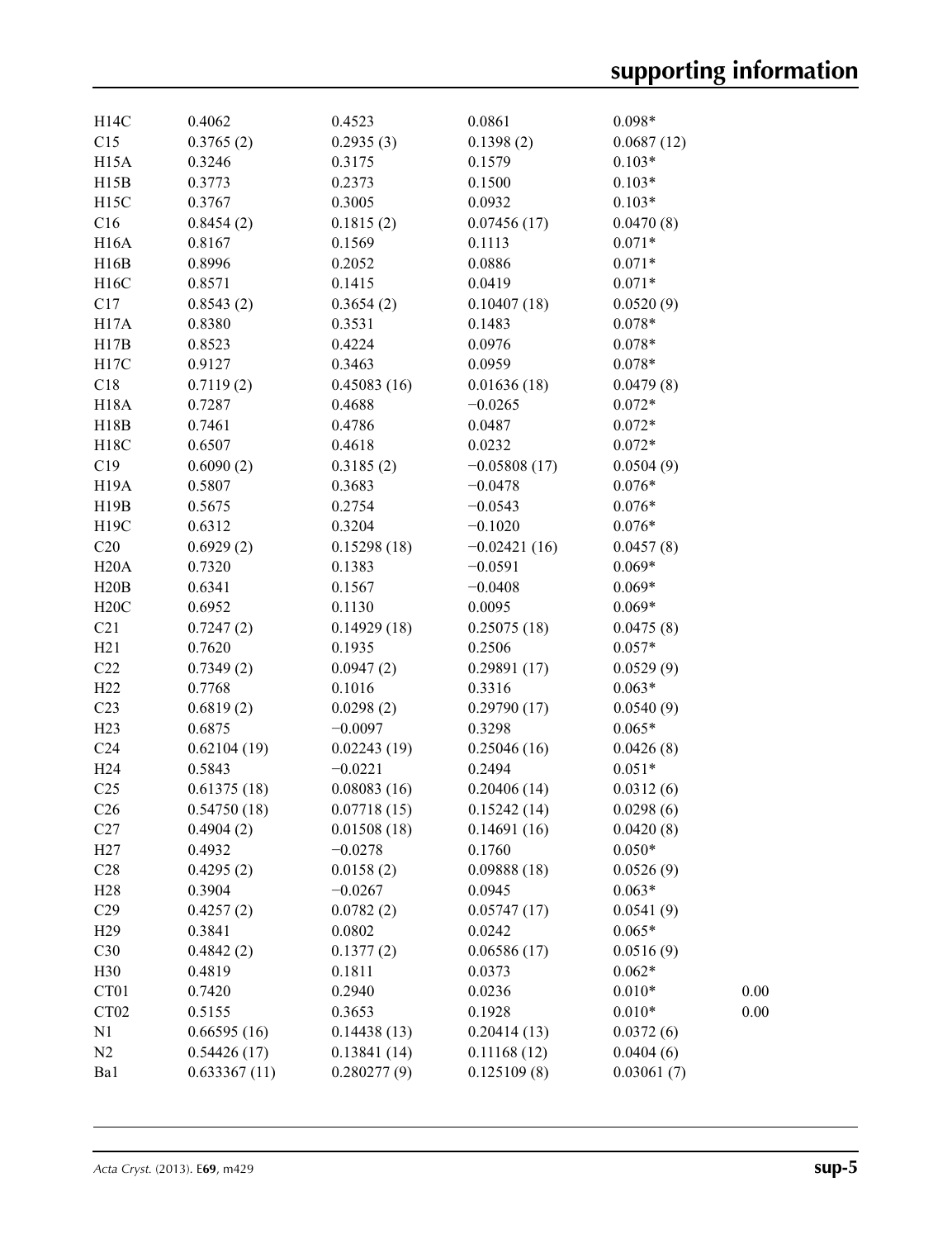*Atomic displacement parameters (Å2 )*

|                 | $U^{11}$    | $U^{22}$    | $U^{33}$    | $U^{12}$      | $U^{13}$      | $U^{23}$      |
|-----------------|-------------|-------------|-------------|---------------|---------------|---------------|
| C1              | 0.047(2)    | 0.0410(17)  | 0.0373(18)  | 0.0105(15)    | 0.0158(15)    | 0.0015(14)    |
| C2              | 0.051(2)    | 0.0445(17)  | 0.0300(17)  | 0.0157(15)    | $-0.0014(14)$ | $-0.0079(14)$ |
| C <sub>3</sub>  | 0.0455(19)  | 0.0339(16)  | 0.0433(19)  | 0.0075(13)    | 0.0039(15)    | $-0.0039(13)$ |
| C4              | 0.0402(19)  | 0.0460(18)  | 0.0359(17)  | 0.0180(14)    | 0.0048(14)    | 0.0030(14)    |
| C <sub>5</sub>  | 0.0315(17)  | 0.0503(19)  | 0.0438(19)  | 0.0073(14)    | 0.0071(14)    | $-0.0022(15)$ |
| C6              | 0.0295(16)  | 0.0305(14)  | 0.0351(17)  | 0.0027(11)    | 0.0058(13)    | 0.0011(12)    |
| C7              | 0.0294(16)  | 0.0341(16)  | 0.0363(16)  | $-0.0059(12)$ | 0.0038(13)    | 0.0040(12)    |
| C8              | 0.0343(16)  | 0.0278(14)  | 0.0355(16)  | $-0.0017(12)$ | 0.0065(13)    | 0.0078(12)    |
| C9              | 0.0337(17)  | 0.0328(15)  | 0.0314(16)  | $-0.0006(12)$ | 0.0001(13)    | 0.0067(12)    |
| C10             | 0.0369(17)  | 0.0281(15)  | 0.0282(15)  | $-0.0020(12)$ | 0.0046(13)    | $-0.0021(11)$ |
| C11             | 0.082(3)    | 0.057(2)    | 0.054(2)    | 0.013(2)      | 0.036(2)      | 0.0120(18)    |
| C12             | 0.091(3)    | 0.075(3)    | 0.051(2)    | 0.034(2)      | $-0.027(2)$   | $-0.023(2)$   |
| C13             | 0.073(3)    | 0.045(2)    | 0.083(3)    | $-0.0079(18)$ | 0.006(2)      | $-0.016(2)$   |
| C14             | 0.072(3)    | 0.075(3)    | 0.049(2)    | 0.034(2)      | 0.005(2)      | 0.017(2)      |
| C15             | 0.032(2)    | 0.088(3)    | 0.086(3)    | $-0.0001(18)$ | 0.0002(19)    | $-0.008(2)$   |
| C16             | 0.044(2)    | 0.0462(19)  | 0.051(2)    | 0.0145(15)    | 0.0002(16)    | 0.0049(16)    |
| C17             | 0.049(2)    | 0.053(2)    | 0.054(2)    | $-0.0131(16)$ | $-0.0090(17)$ | $-0.0005(17)$ |
| C18             | 0.051(2)    | 0.0289(16)  | 0.064(2)    | $-0.0023(14)$ | 0.0065(18)    | 0.0097(15)    |
| C19             | 0.052(2)    | 0.053(2)    | 0.047(2)    | 0.0005(16)    | $-0.0112(17)$ | 0.0110(16)    |
| C20             | 0.059(2)    | 0.0347(17)  | 0.0432(19)  | $-0.0018(15)$ | 0.0013(16)    | $-0.0104(14)$ |
| C21             | 0.0352(18)  | 0.0417(18)  | 0.066(2)    | $-0.0017(14)$ | $-0.0103(17)$ | $-0.0020(16)$ |
| C22             | 0.040(2)    | 0.067(2)    | 0.052(2)    | 0.0073(17)    | $-0.0116(17)$ | 0.0016(18)    |
| C <sub>23</sub> | 0.049(2)    | 0.062(2)    | 0.051(2)    | 0.0083(18)    | 0.0001(18)    | 0.0205(18)    |
| C <sub>24</sub> | 0.0371(18)  | 0.0413(18)  | 0.049(2)    | $-0.0010(13)$ | 0.0009(15)    | 0.0110(15)    |
| C <sub>25</sub> | 0.0272(15)  | 0.0309(15)  | 0.0355(16)  | 0.0026(11)    | 0.0062(12)    | 0.0004(12)    |
| C <sub>26</sub> | 0.0285(15)  | 0.0265(14)  | 0.0344(16)  | 0.0010(11)    | 0.0050(12)    | $-0.0004(12)$ |
| C27             | 0.045(2)    | 0.0350(17)  | 0.0456(19)  | $-0.0072(14)$ | $-0.0021(15)$ | 0.0032(14)    |
| C28             | 0.053(2)    | 0.049(2)    | 0.055(2)    | $-0.0185(16)$ | $-0.0082(18)$ | $-0.0024(17)$ |
| C29             | 0.050(2)    | 0.068(2)    | 0.044(2)    | $-0.0118(18)$ | $-0.0131(17)$ | 0.0016(17)    |
| C30             | 0.059(2)    | 0.049(2)    | 0.046(2)    | $-0.0084(17)$ | $-0.0114(18)$ | 0.0123(16)    |
| N1              | 0.0302(14)  | 0.0326(13)  | 0.0487(16)  | $-0.0001(10)$ | $-0.0022(12)$ | 0.0021(11)    |
| N2              | 0.0420(16)  | 0.0378(14)  | 0.0413(16)  | $-0.0078(11)$ | $-0.0026(12)$ | 0.0075(11)    |
| Ba1             | 0.03427(11) | 0.02186(10) | 0.03571(11) | $-0.00059(6)$ | 0.00936(7)    | 0.00253(7)    |

*Geometric parameters (Å, º)*

| $C1 - CT02$ | 1.197(3) | $C13$ —H13C    | 0.9800 |  |
|-------------|----------|----------------|--------|--|
| $C1 - C5$   | 1.404(4) | $C14 - H14A$   | 0.9800 |  |
| $C1-C2$     | 1.412(5) | $C14 - H14B$   | 0.9800 |  |
| $C1 - C11$  | 1.519(4) | $C14 - H14C$   | 0.9800 |  |
| $Cl$ —Bal   | 2.996(3) | $C15 - H15A$   | 0.9800 |  |
| $C2-CT02$   | 1.200(3) | $C15$ —H $15B$ | 0.9800 |  |
| $C2-C3$     | 1.416(4) | $C15 - H15C$   | 0.9800 |  |
| $C2-C12$    | 1.502(5) | $C16 - H16A$   | 0.9800 |  |
| $C2 - Ba1$  | 2.924(3) | $C16$ —H $16B$ | 0.9800 |  |
|             |          |                |        |  |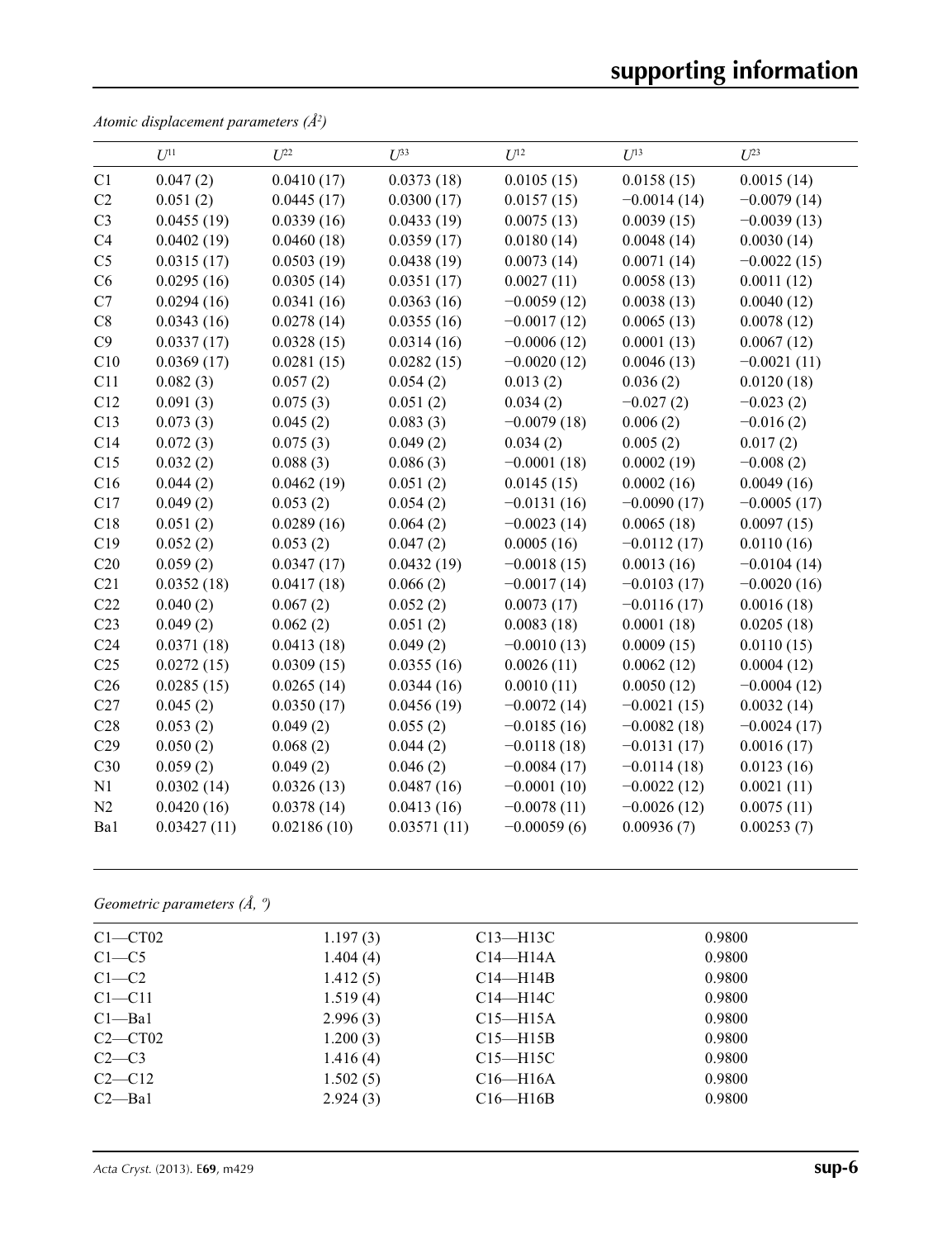| $C3 - CT02$     | 1.206(3)             | $C16 - H16C$  | 0.9800    |
|-----------------|----------------------|---------------|-----------|
| $C3-C4$         | 1.409(5)             | $C17 - H17A$  | 0.9800    |
| $C3 - C13$      | 1.506(5)             | $C17 - H17B$  | 0.9800    |
| $C3 - Ba1$      | 2.938(3)             | C17-H17C      | 0.9800    |
| $C4 - CT02$     | 1.195(3)             | $C18 - H18A$  | 0.9800    |
| $C4 - C5$       | 1.412(5)             | $C18 - H18B$  | 0.9800    |
| $C4 - C14$      | 1.519(4)             | C18-H18C      | 0.9800    |
| $C4 - Ba1$      | 3.003(3)             | C19-H19A      | 0.9800    |
| $C5 - C T02$    | 1.202(3)             | C19-H19B      | 0.9800    |
| $C5 - C15$      | 1.517(5)             | C19-H19C      | 0.9800    |
| $C5 - Ba1$      | 3.043(3)             | $C20 - H20A$  | 0.9800    |
| $C6 - C T 01$   | 1.210(3)             | $C20 - H20B$  | 0.9800    |
| $C6 - C10$      | 1.414(4)             | $C20 - H20C$  | 0.9800    |
| $C6-C7$         | 1.421(4)             | $C21 - N1$    | 1.337(4)  |
| $C6-C16$        | 1.507(4)             | $C21 - C22$   | 1.377(5)  |
| $C6 - Ba1$      | 2.973(3)             | $C21 - H21$   | 0.9500    |
| $C7 - C T01$    | 1.205(3)             | $C22-C23$     | 1.379(5)  |
| $C7-C8$         | 1.419(4)             | $C22 - H22$   | 0.9500    |
| $C7 - C17$      | 1.504(4)             | $C23-C24$     | 1.375(5)  |
| $C7 - Ba1$      | 2.944(3)             | $C23 - H23$   | 0.9500    |
| $C8 - C$ T01    | 1.205(3)             | $C24 - C25$   |           |
| $C8 - C9$       |                      | $C24 - H24$   | 1.392(4)  |
| $C8 - C18$      | 1.413(4)<br>1.509(4) | $C25 - N1$    | 0.9500    |
| $C8 - Ba1$      |                      |               | 1.353(4)  |
|                 | 2.966(3)             | $C25-C26$     | 1.492(4)  |
| $C9 - C T01$    | 1.207(3)             | $C26 - N2$    | 1.346(4)  |
| $C9 - C10$      | 1.418(4)             | $C26-C27$     | 1.385(4)  |
| $C9 - C19$      | 1.506(4)             | $C27-C28$     | 1.379(5)  |
| $C9 - Ba1$      | 2.994(3)             | $C27 - H27$   | 0.9500    |
| C10-CT01        | 1.201(3)             | $C28 - C29$   | 1.370(5)  |
| $C10 - C20$     | 1.510(4)             | $C28 - H28$   | 0.9500    |
| $C10 - Ba1$     | 2.996(3)             | $C29 - C30$   | 1.373(5)  |
| $C11 - H11A$    | 0.9800               | C29-H29       | 0.9500    |
| $C11 - H11B$    | 0.9800               | $C30 - N2$    | 1.336(4)  |
| $C11 - H11C$    | 0.9800               | C30-H30       | 0.9500    |
| $C12 - H12A$    | 0.9800               | CT01-Bal      | 2.7192(9) |
| $C12-H12B$      | 0.9800               | CT02—Ba1      | 2.7291(7) |
| $C12 - H12C$    | 0.9800               | $N1 - Ba1$    | 2.886(3)  |
| $C13 - H13A$    | 0.9800               | $N2 - Ba1$    | 2.798(3)  |
| $C13 - H13B$    | 0.9800               |               |           |
| $CT02-C1-C5$    | 54.32 (19)           | H18A-C18-H18C | 109.5     |
| $CT02-C1-C2$    | 54.00 (19)           | H18B-C18-H18C | 109.5     |
| $C5-C1-C2$      | 108.3(3)             | C9-C19-H19A   | 109.5     |
| $CT02-C1-C11$   | 179.3(3)             | C9-C19-H19B   | 109.5     |
| $C5-C1-C11$     | 125.7(3)             | H19A-C19-H19B | 109.5     |
| $C2 - C1 - C11$ | 125.9(3)             | C9-C19-H19C   | 109.5     |
| $CT02-C1-Ba1$   | 65.62(13)            | Н19А-С19-Н19С | 109.5     |
| $C5-C1-Ba1$     | 78.42 (17)           | H19B-C19-H19C | 109.5     |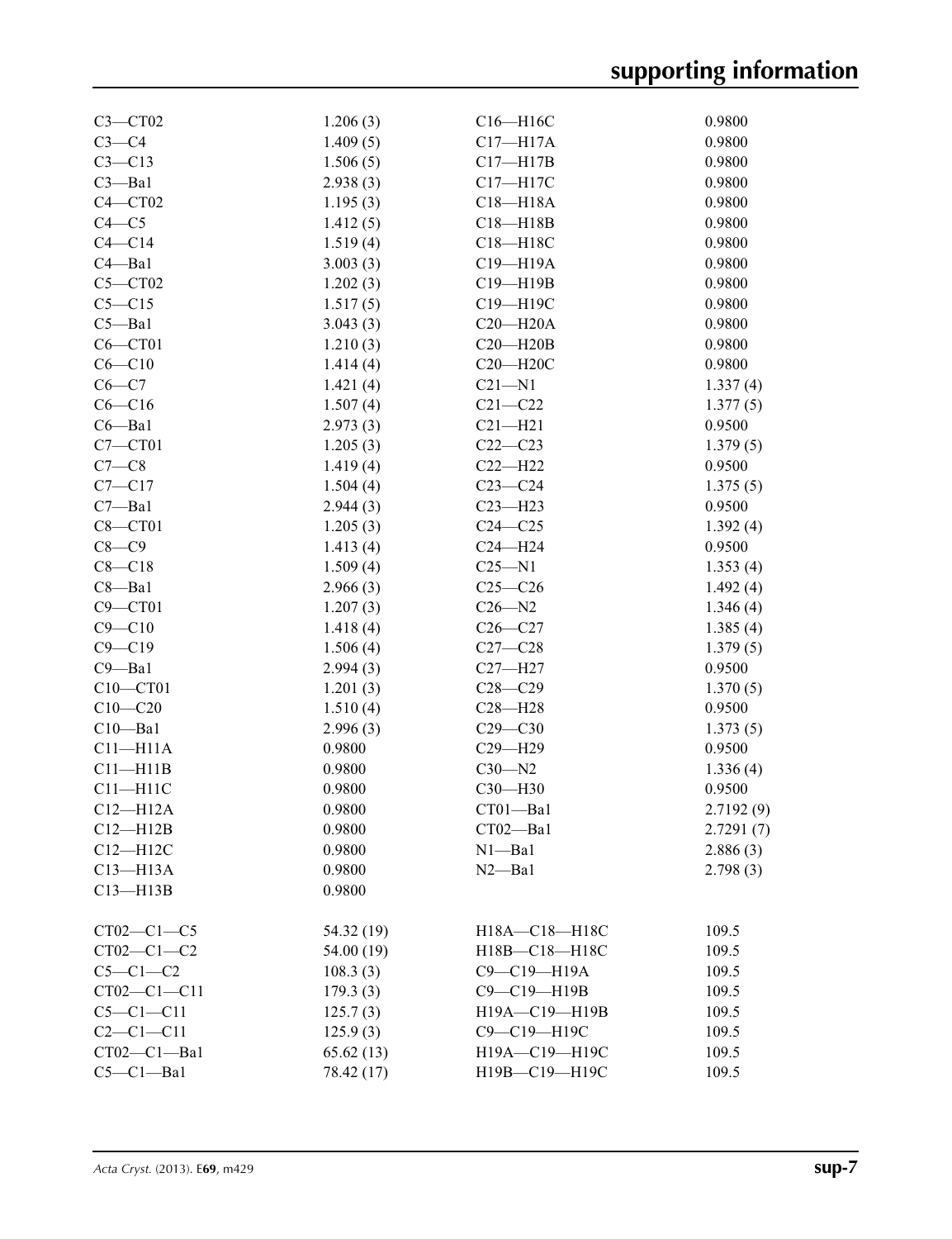| $C2-C1-Ba1$     | 73.38 (17)   | $C10-C20-H20A$     | 109.5       |
|-----------------|--------------|--------------------|-------------|
| $C11-C1-Ba1$    | 115.1(2)     | $C10-C20-H20B$     | 109.5       |
| $CT02-C2-C1$    | 53.84 (19)   | H20A-C20-H20B      | 109.5       |
| $CT02-C2-C3$    | 54.13 (18)   | C10-C20-H20C       | 109.5       |
| $C1-C2-C3$      | 108.0(3)     | H20A-C20-H20C      | 109.5       |
| $CT02-C2-C12$   | 176.4(3)     | H20B-C20-H20C      | 109.5       |
| $C1-C2-C12$     | 126.3(3)     | $N1 - C21 - C22$   | 124.6(3)    |
| $C3-C2-C12$     | 125.6(3)     | $N1 - C21 - H21$   | 117.7       |
| $CT02-C2—Ba1$   | 68.76 (13)   | $C22-C21-H21$      | 117.7       |
| $C1-C2-Ba1$     | 79.06 (17)   | $C21 - C22 - C23$  | 117.4(3)    |
| $C3-C2-Ba1$     | 76.59(17)    | $C21 - C22 - H22$  | 121.3       |
| $C12-C2-Ba1$    | 107.6(2)     | $C23 - C22 - H22$  | 121.3       |
| $CT02-C3-C4$    | 53.69 $(19)$ | $C24 - C23 - C22$  | 119.7(3)    |
| $CT02-C3-C2$    | 53.76 (19)   | $C24 - C23 - H23$  | 120.2       |
| $C4-C3-C2$      | 107.5(3)     | $C22-C23-H23$      | 120.2       |
| CT02-C3-C13     | 178.1(3)     | $C23-C24-C25$      | 119.4(3)    |
| $C4 - C3 - C13$ | 126.5(3)     | $C23-C24-H24$      | 120.3       |
| $C2-C3-C13$     | 126.0(3)     | $C25-C24-H24$      | 120.3       |
| CT02-C3-Ba1     | 68.13 (13)   | N1-C25-C24         | 121.4(3)    |
| $C4-C3-Ba1$     | 78.84 (17)   | $N1 - C25 - C26$   | 116.7(2)    |
| $C2-C3$ -Bal    | 75.46 (17)   | $C24 - C25 - C26$  | 121.9(3)    |
| $C13-C3-Ba1$    | 113.8(2)     | $N2-C26-C27$       | 121.0(3)    |
| $CT02-C4-C3$    | 54.40 (18)   | $N2 - C26 - C25$   | 116.7(2)    |
| $CT02-C4-C5$    | 54.15 (19)   | $C27-C26-C25$      | 122.3(3)    |
| $C3-C4-C5$      | 108.5(3)     | $C28 - C27 - C26$  | 119.6(3)    |
| CT02-C4-C14     | 178.6(3)     | C28-C27-H27        | 120.2       |
| $C3-C4-C14$     | 126.3(3)     | C26-C27-H27        | 120.2       |
| $C5-C4-C14$     | 125.1(3)     | $C29 - C28 - C27$  | 119.7(3)    |
| $CT02-C4-Ba1$   | 65.31(13)    | C29-C28-H28        | 120.1       |
| $C3-C4-Ba1$     | 73.74 (17)   | C27-C28-H28        | 120.1       |
| $C5-C4-Ba1$     | 78.08 (17)   | $C28 - C29 - C30$  | 117.5(3)    |
| $C14-C4-Ba1$    | 116.0(2)     | C28-C29-H29        | 121.2       |
| $CT02-C5-C1$    | 54.03 (19)   | C30-C29-H29        | 121.2       |
| $CT02-C5-C4$    | 53.69 (19)   | $N2 - C30 - C29$   | 124.1(3)    |
| $C1-C5-C4$      | 107.7(3)     | $N2 - C30 - H30$   | 117.9       |
| $CT02-C5-C15$   | 176.9(3)     | $C29 - C30 - H30$  | 117.9       |
| $C1-C5-C15$     | 125.4(3)     | $C10-CT01-C7$      | 143.9(2)    |
| $C4-C5-C15$     | 126.7(3)     | $C10 - C T01 - C8$ | 143.9(2)    |
| $CT02-C5-Ba1$   | 63.57(13)    | $C7-CT01-C8$       | 72.17(19)   |
| $C1-C5-Ba1$     | 74.70 (17)   | $C10 - C101 - C9$  | 72.19(19)   |
| $C4-C5-Ba1$     | 74.93 (17)   | $C7 - C$ T01 $-C9$ | 143.89 (19) |
| $C15-C5-Ba1$    | 119.4(2)     | $C8 - C$ T01 $-C9$ | 71.73 (19)  |
| $CT01-C6-C10$   | 53.77 (16)   | $C10-CT01-C6$      | 71.8(2)     |
| $CT01-C6-C7$    | 53.77 (17)   | $C7-CT01-C6$       | 72.1(2)     |
| $C10-C6-C7$     | 107.5(2)     | $C8 - C$ T01 $-C6$ | 144.3(2)    |
| $CT01-C6-C16$   | 179.3(3)     | $C9 - CT01 - C6$   | 144.00(19)  |
| $C10-C6-C16$    | 125.8(3)     | C10-CT01-Ba1       | 91.25(14)   |
| $C7-C6-C16$     | 126.7(3)     | $C7 - C T01 - Ba1$ | 88.42 (14)  |
|                 |              |                    |             |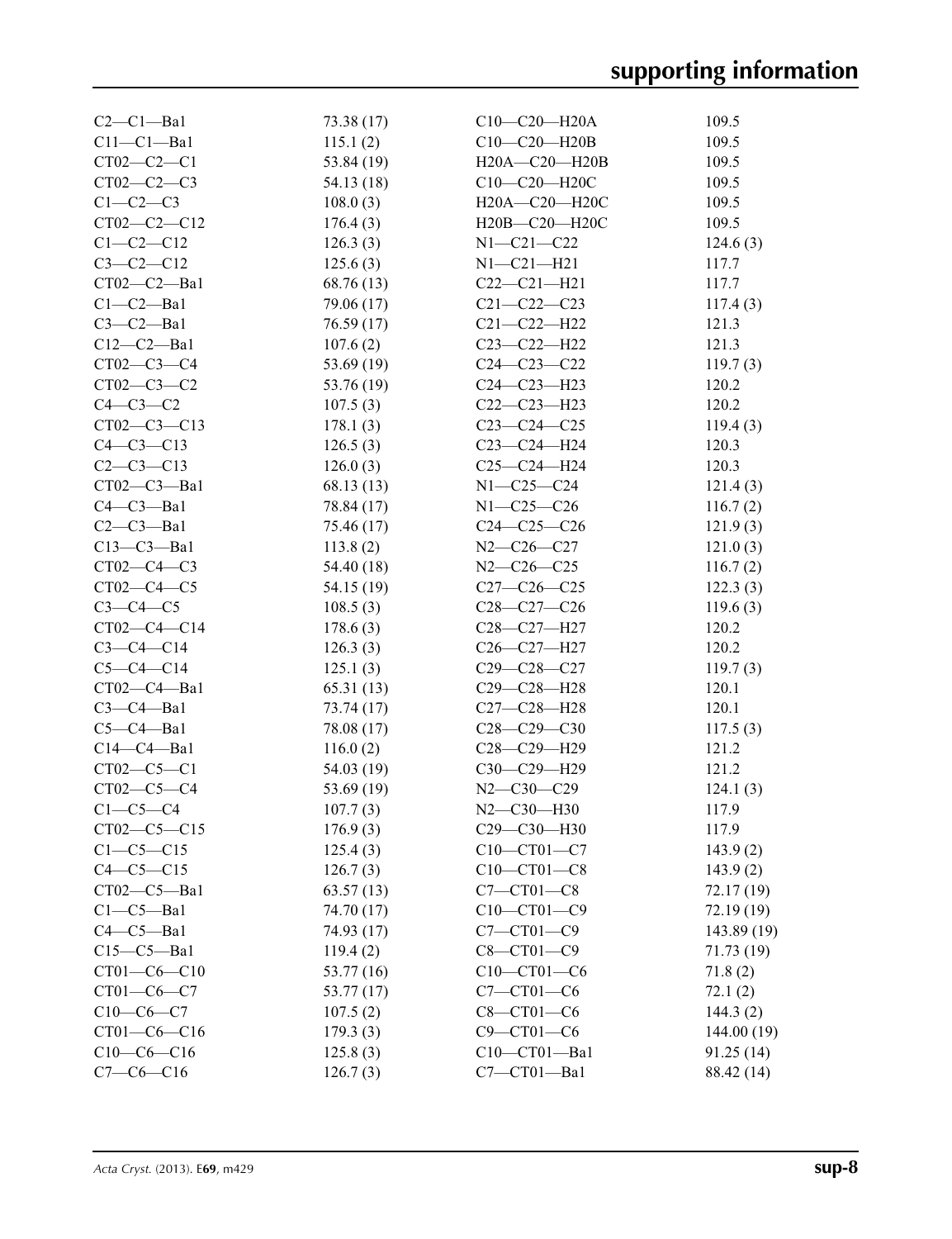| $CT01-C6-Ba1$       | 66.17(12)  | $C8 - CTO1 - Ba1$   | 89.57 (13)  |
|---------------------|------------|---------------------|-------------|
| $C10-C6$ -Bal       | 77.23 (17) | C9-CT01-Ba1         | 90.97 (14)  |
| $C7-C6$ -Bal        | 74.97 (16) | $C6 - CT01 - Ba1$   | 89.80 (14)  |
| $C16-C6$ -Bal       | 114.4(2)   | $C4 - CT02 - C1$    | 143.8(2)    |
| $CT01-C7-C8$        | 53.93 (17) | $C4 - CT02 - C2$    | 144.0(2)    |
| $CT01-C7-C6$        | 54.13 (16) | $C1 - CT02 - C2$    | 72.2(2)     |
| $C8-C7-C6$          | 108.1(2)   | $C4 - C T02 - C5$   | 72.2(2)     |
| CT01-C7-C17         | 178.3(3)   | $C1 - CT02 - C5$    | 71.7(2)     |
| $C8 - C7 - C17$     | 126.5(3)   | $C2 - C102 - C5$    | 143.8(2)    |
| $C6-C7-C17$         | 125.4(3)   | C4-CT02-C3          | 71.9(2)     |
| CT01-C7-Ba1         | 67.43(12)  | $C1 - CT02 - C3$    | 144.3(2)    |
| $C8-C7-Ba1$         | 76.98 (16) | $C2 - C102 - C3$    | 72.1(2)     |
| $C6-C7-Ba1$         | 77.24(16)  | $C5 - C T02 - C3$   | 144.1(2)    |
| $C17-C7 - Ba1$      | 111.0(2)   | C4-CT02-Ba1         | 91.25(14)   |
| $CT01-C8-C9$        | 54.18 (16) | $C1 - CT02 - Ba1$   | 90.83(14)   |
| $CT01 - C8 - C7$    | 53.90 (16) | $C2-CT02-Ba1$       | 87.05 (14)  |
| $C9 - C8 - C7$      | 108.1(2)   | C5-CT02-Ba1         | 93.21 (14)  |
| CT01-C8-C18         | 177.0(3)   | C3-CT02-Ba1         | 87.67 (15)  |
| $C9 - C8 - C18$     | 125.1(3)   | $C21 - N1 - C25$    | 117.5(3)    |
| $C7 - C8 - C18$     | 126.8(3)   | $C21 - N1 - Ba1$    | 119.04 (19) |
| $CT01-C8-Ba1$       | 66.46 (12) | $C25 - N1 - Ba1$    | 122.35(19)  |
| $C9 - C8 - Ba1$     | 77.37 (16) | $C30 - N2 - C26$    | 118.1(3)    |
| $C7-C8-Ba1$         | 75.23(16)  | $C30 - N2 - Ba1$    | 115.2(2)    |
| $C18-C8 - Ba1$      |            | $C26 - N2 - Ba1$    |             |
|                     | 116.5(2)   |                     | 125.91(19)  |
| $CT01-C9-C8$        | 54.09(16)  | CT01-Ba1-CT02       | 140.781(16) |
| CT01-C9-C10         | 53.71 (16) | $CT01 - Ba1 - N2$   | 107.71(6)   |
| $C8 - C9 - C10$     | 107.8(3)   | $CT02 - Ba1 - N2$   | 100.18(6)   |
| CT01-C9-C19         | 178.8(3)   | $CT01 - Ba1 - N1$   | 113.88(5)   |
| $C8 - C9 - C19$     | 126.2(3)   | CT02-Ba1-N1         | 104.31(6)   |
| $C10-C9-C19$        | 126.0(3)   | $N2$ — $Ba1$ — $N1$ | 56.80(8)    |
| CT01-C9-Ba1         | 65.26(12)  | $CT01 - Ba1 - C2$   | 143.78(7)   |
| $C8-C9-Ba1$         | 75.20(16)  | $CT02 - Ba1 - C2$   | 24.19(6)    |
| $C10-C9-Ba1$        | 76.42 (16) | $N2 - Ba1 - C2$     | 108.26(9)   |
| C19-C9-Ba1          | 116.0(2)   | $N1 - Ba1 - C2$     | 89.56 (8)   |
| $CT01 - C10 - C6$   | 54.41 (16) | $CT01 - Ba1 - C3$   | 120.64(7)   |
| $CT01 - C10 - C9$   | 54.11 (16) | $CT02 - Ba1 - C3$   | 24.20(6)    |
| $C6 - C10 - C9$     | 108.5(2)   | $N2$ —Bal—C3        | 124.30(9)   |
| CT01-C10-C20        | 178.6(3)   | $N1 - Ba1 - C3$     | 117.40(9)   |
| $C6 - C10 - C20$    | 125.8(3)   | $C2 - Ba1 - C3$     | 27.95(8)    |
| $C9 - C10 - C20$    | 125.7(3)   | $CT01 - Ba1 - C7$   | 24.15(6)    |
| CT01-C10-Ba1        | 65.13(12)  | $CT02 - Ba1 - C7$   | 131.92(6)   |
| $C6-C10-Ba1$        | 75.36 (16) | $N2$ —Bal—C7        | 126.76(8)   |
| $C9 - C10 - Ba1$    | 76.19 (16) | $N1 - Ba1 - C7$     | 109.51(8)   |
| C20-C10-Ba1         | 116.24(19) | $C2 - Ba1 - C7$     | 123.73(9)   |
| $Cl - Cl1 - H11A$   | 109.5      | $C3 - Ba1 - C7$     | 107.88(9)   |
| $Cl - Cl1 - H11B$   | 109.5      | $CT01 - Ba1 - C8$   | 23.98(5)    |
| $H11A - C11 - H11B$ | 109.5      | $CT02 - Ba1 - C8$   | 117.02(6)   |
| $C1 - C11 - H11C$   | 109.5      | $N2 - Ba1 - C8$     | 125.78(8)   |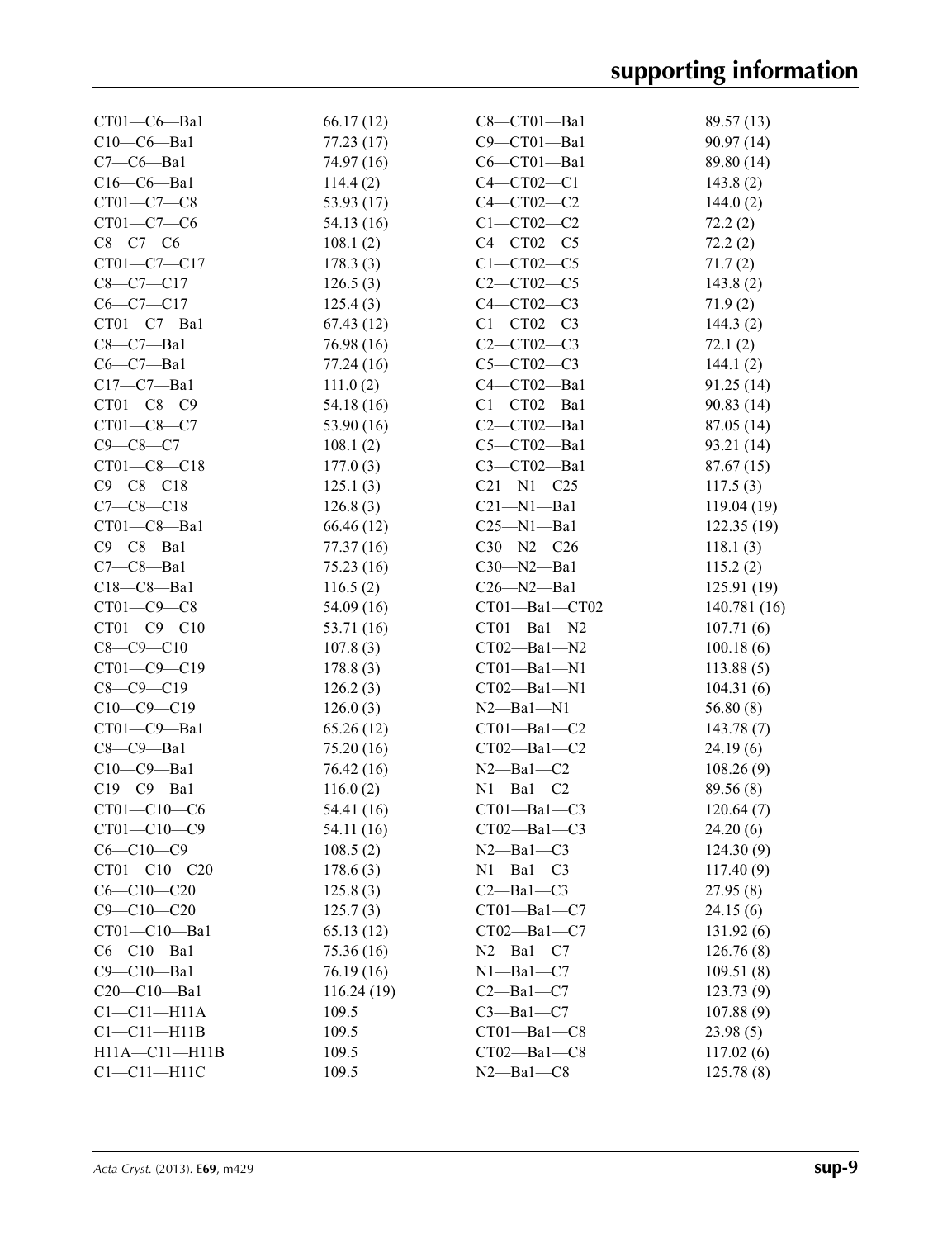| $H11A - C11 - H11C$ | 109.5       | $N1 - Ba1 - C8$        | 135.34(8)     |
|---------------------|-------------|------------------------|---------------|
| H11B-C11-H11C       | 109.5       | $C2 - Ba1 - C8$        | 122.03(9)     |
| $C2-C12-H12A$       | 109.5       | $C3 - Ba1 - C8$        | 96.90(9)      |
| $C2-C12-H12B$       | 109.5       | $C7 - Ba1 - C8$        | 27.79(8)      |
| H12A-C12-H12B       | 109.5       | $CT01 - Ba1 - C6$      | 24.03(6)      |
| $C2-C12-H12C$       | 109.5       | $CT02 - Ba1 - C6$      | 159.71(6)     |
| H12A-C12-H12C       | 109.5       | $N2$ —Bal—C6           | 99.58 (8)     |
| $H12B - C12 - H12C$ | 109.5       | $N1 - Ba1 - C6$        | 90.36(8)      |
| $C3-C13-H13A$       | 109.5       | $C2$ —Bal—C6           | 146.46(9)     |
| $C3-C13-H13B$       | 109.5       | $C3 - Ba1 - C6$        | 135.65(9)     |
| H13A-C13-H13B       | 109.5       | $C7 - Ba1 - C6$        | 27.80(8)      |
| $C3-C13-H13C$       | 109.5       | $C8 - Ba1 - C6$        | 45.56(8)      |
| H13A-C13-H13C       | 109.5       | $CT01 - Ba1 - C9$      | 23.77(6)      |
| H13B-C13-H13C       | 109.5       | $CT02 - Ba1 - C9$      | 126.26(6)     |
| $C4-C14-H14A$       | 109.5       | $N2$ —Bal—C9           | 98.71 (8)     |
| $C4-C14-H14B$       | 109.5       | $N1 - Ba1 - C9$        | 127.95(8)     |
|                     |             |                        |               |
| H14A-C14-H14B       | 109.5       | $C2$ —Bal—C9           | 142.09(8)     |
| $C4-C14-H14C$       | 109.5       | $C3 - Ba1 - C9$        | 114.17(9)     |
| $H14A - C14 - H14C$ | 109.5       | $C7 - Ba1 - C9$        | 45.43(8)      |
| $H14B - C14 - H14C$ | 109.5       | $C8 - Ba1 - C9$        | 27.43(8)      |
| $C5-C15-H15A$       | 109.5       | $C6 - Ba1 - C9$        | 45.33(8)      |
| $C5-C15-H15B$       | 109.5       | $CT01 - Ba1 - C1$      | 164.15(6)     |
| $H15A - C15 - H15B$ | 109.5       | $CT02 - Ba1 - C1$      | 23.56(6)      |
| $C5-C15-H15C$       | 109.5       | $N2 - Ba1 - C1$        | 82.01 (9)     |
| H15A-C15-H15C       | 109.5       | $N1 - Ba1 - C1$        | 81.86 (8)     |
| H15B-C15-H15C       | 109.5       | $C2 - Ba1 - C1$        | 27.56(9)      |
| $C6-C16-H16A$       | 109.5       | $C3 - Ba1 - C1$        | 45.32(9)      |
| $C6-C16-H16B$       | 109.5       | $C7 - Ba1 - C1$        | 151.01(9)     |
| H16A-C16-H16B       | 109.5       | $C8 - Ba1 - C1$        | 140.57(8)     |
| C6-C16-H16C         | 109.5       | $C6 - Ba1 - C1$        | 169.57(9)     |
| H16A-C16-H16C       | 109.5       | $C9 - Ba1 - C1$        | 144.88(8)     |
| H16B-C16-H16C       | 109.5       | $CT01 - Ba1 - C10$     | 23.62(5)      |
| $C7 - C17 - H17A$   | 109.5       | $CT02 - Ba1 - C10$     | 152.63(6)     |
| $C7-C17-H17B$       | 109.5       | $N2$ -Bal-C10          | 84.10(8)      |
| H17A—C17—H17B       | 109.5       | $N1$ —Bal—C10          | 100.61(8)     |
| $C7 - C17 - H17C$   | 109.5       | $C2 - Ba1 - C10$       | 167.11(8)     |
| H17A-C17-H17C       | 109.5       | $C3 - Ba1 - C10$       | 140.66(8)     |
| H17B-C17-H17C       | 109.5       | $C7 - Ba1 - C10$       | 45.28(8)      |
| $C8 - C18 - H18A$   | 109.5       | $C8 - Ba1 - C10$       | 45.12(8)      |
| $C8 - C18 - H18B$   | 109.5       | $C6 - Ba1 - C10$       | 27.40(8)      |
| H18A-C18-H18B       | 109.5       | $C9 - Ba1 - C10$       | 27.39(8)      |
| C8-C18-H18C         | 109.5       | $C1 - Ba1 - C10$       | 161.50(9)     |
|                     |             |                        |               |
| $C5-C1-C2-CT02$     | 0.2(2)      | $C1 - CT02 - Ba1 - C3$ | $-144.3(2)$   |
| $C11-C1-C2-CT02$    | $-179.1(3)$ | $C2-CT02-Ba1-C3$       | $-72.2(2)$    |
| Bal-Cl-C2-CT02      | 71.60 (12)  | $C5-CT02-Ba1-C3$       | 144.0 $(2)$   |
| $CT02-C1-C2-C3$     | 0.3(2)      | $C4-CT02-Ba1-C7$       | 64.25 (19)    |
| $C5-C1-C2-C3$       | 0.5(3)      | $C1 - CT02 - Ba1 - C7$ | $-151.87(19)$ |
|                     |             |                        |               |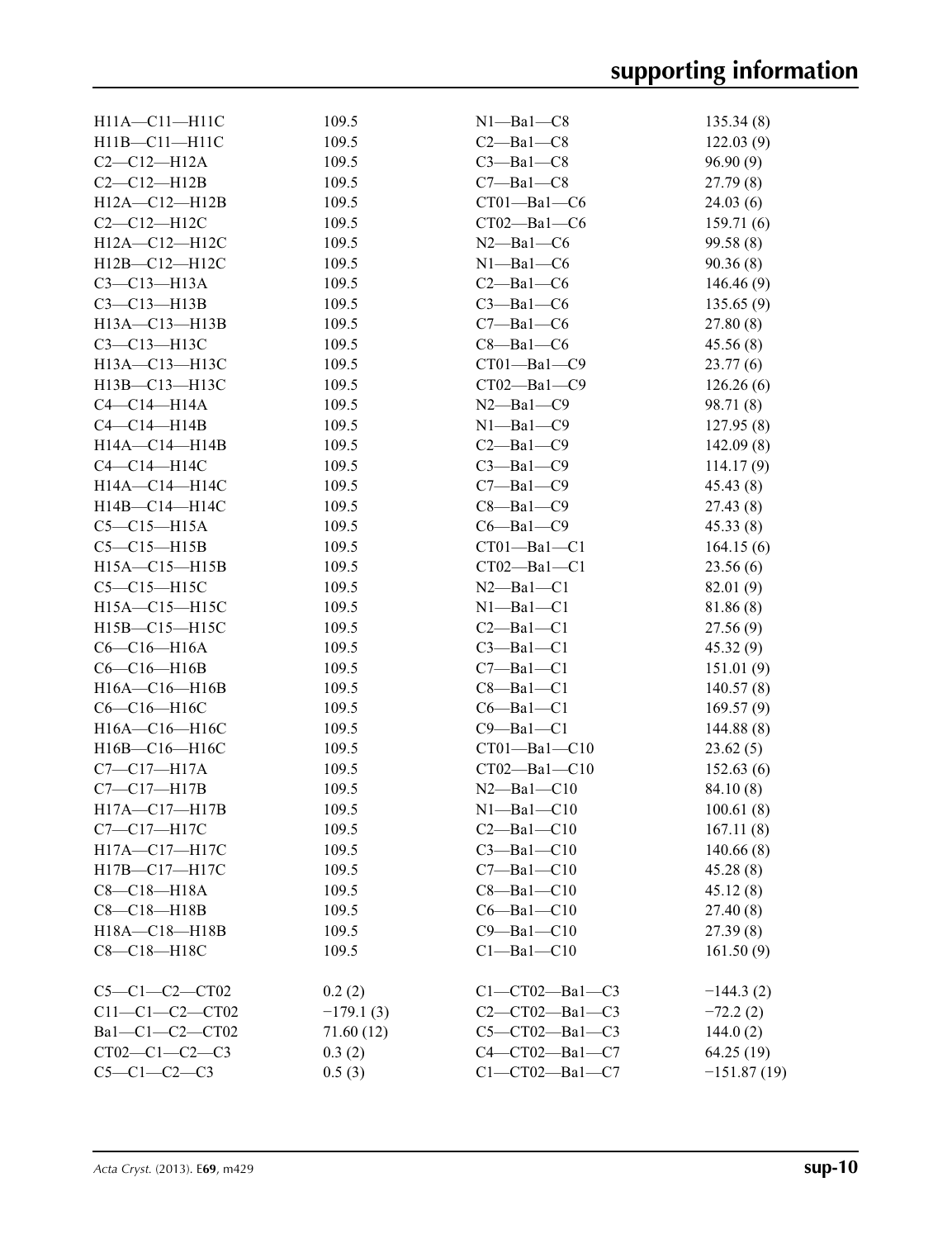| $C11-C1-C2-C3$         | $-178.8(3)$  | $C2-CT02-Ba1-C7$        | $-79.77(18)$  |
|------------------------|--------------|-------------------------|---------------|
| $Ba1-C1-C2-C3$         | 71.9(2)      | $C5-CT02-Ba1-C7$        | 136.46 (18)   |
| $CT02-C1-C2-C12$       | $-175.5(4)$  | $C3-CT02-Ba1-C7$        | $-7.58(17)$   |
| $C5-C1-C2-C12$         | $-175.3(3)$  | $C4 - CT02 - Ba1 - C8$  | 35.50(18)     |
| $C11-C1-C2-C12$        | 5.4(5)       | $C1 - CT02 - Ba1 - C8$  | 179.38(18)    |
| Bal-Cl-C2-Cl2          | $-103.9(3)$  | $C2-CT02-Ba1-C8$        | $-108.53(17)$ |
| $CT02-C1-C2-Ba1$       | $-71.60(12)$ | $C5-CT02-Ba1-C8$        | 107.71(17)    |
| $C5-C1-C2-Ba1$         | $-71.4(2)$   | $C3-CT02-Ba1-C8$        | $-36.33(17)$  |
| $C11-C1-C2-Ba1$        | 109.3(3)     | $C4-CT02-Ba1-C6$        | 63.0(2)       |
| $C1 - C2 - C3 - C$ T02 | $-0.28(19)$  | $C1 - CT02 - Ba1 - C6$  | $-153.2(2)$   |
| $C12-C2-C3-CT02$       | 175.5(4)     | $C2-CT02-Ba1-C6$        | $-81.1(2)$    |
| Bal-C2-C3-CT02         | 73.31 (12)   | $C5-CT02-Ba1-C6$        | 135.2(2)      |
| $CT02-C2-C3-C4$        | $-0.24(19)$  | $C3-CT02-Ba1-C6$        | $-8.9(2)$     |
| $C1-C2-C3-C4$          | $-0.5(3)$    | C4-CT02-Ba1-C9          | 5.00(18)      |
| $C12-C2-C3-C4$         | 175.3(3)     | $C1 - CT02 - Ba1 - C9$  | 148.87(18)    |
|                        |              |                         |               |
| $Ba1-C2-C3-C4$         | 73.1(2)      | $C2 - C102 - Ba1 - C9$  | $-139.03(17)$ |
| $CT02-C2-C3-C13$       | 177.6(4)     | $C5-CT02-Ba1-C9$        | 77.20 (17)    |
| $C1 - C2 - C3 - C13$   | 177.3(3)     | C3-CT02-Ba1-C9          | $-66.84(17)$  |
| $C12-C2-C3-C13$        | $-6.8(5)$    | $C4-CT02-Ba1-C1$        | $-143.9(2)$   |
| $Ba1-C2-C3-C13$        | $-109.1(3)$  | $C2 - C102 - Ba1 - C1$  | 72.1(2)       |
| $CT02-C2-C3-Ba1$       | $-73.31(12)$ | $C5 - C T02 - Ba1 - C1$ | $-71.7(2)$    |
| $C1-C2-C3$ -Bal        | $-73.6(2)$   | $C3 - C102 - Ba1 - C1$  | 144.3(2)      |
| $C12-C2-C3 - Ba1$      | 102.2(3)     | $C4 - CT02 - Ba1 - C10$ | $-6.9(2)$     |
| $C2 - C3 - C4 - C702$  | 0.24(19)     | $C1 - CT02 - Ba1 - C10$ | 136.9(2)      |
| $C13-C3-C4-CT02$       | $-177.6(4)$  | $C2 - C102 - Ba1 - C10$ | $-151.0(2)$   |
| Ba1-C3-C4-CT02         | 70.96 (12)   | $C5 - C102 - Ba1 - C10$ | 65.3(2)       |
| $CT02-C3-C4-C5$        | 0.1(2)       | $C3 - C102 - Ba1 - C10$ | $-78.8(2)$    |
| $C2-C3-C4-C5$          | 0.3(3)       | C30-N2-Ba1-CT01         | $-73.0(2)$    |
| $C13-C3-C4-C5$         | $-177.5(3)$  | $C26 - N2 - Ba1 - CT01$ | 117.5(2)      |
| $Ba1-C3-C4-C5$         | 71.1(2)      | $C30 - N2 - Ba1 - CT02$ | 79.0(2)       |
| CT02-C3-C4-C14         | 178.5(4)     | $C26 - N2 - Ba1 - CT02$ | $-90.4(2)$    |
| $C2-C3-C4-C14$         | 178.7(3)     | $C30 - N2 - Ba1 - N1$   | 179.6(3)      |
| $C13-C3-C4-C14$        | 0.9(5)       | $C26 - N2 - Ba1 - N1$   | 10.2(2)       |
| Bal-C3-C4-C14          | $-110.6(3)$  | $C30 - N2 - Ba1 - C2$   | 102.6(2)      |
| $CT02-C3-C4-Ba1$       | $-70.96(12)$ | $C26 - N2 - Ba1 - C2$   | $-66.8(2)$    |
| $C2-C3-C4-Ba1$         | $-70.7(2)$   | $C30 - N2 - Ba1 - C3$   | 76.9(3)       |
| $C13-C3-C4-Ba1$        | 111.4(3)     | $C26 - N2 - Ba1 - C3$   | $-92.5(2)$    |
| $C2-C1-C5-CT02$        | $-0.23(19)$  | $C30 - N2 - Ba1 - C7$   | $-89.9(3)$    |
| $C11-C1-C5-CT02$       | 179.1(3)     | $C26 - N2 - Ba1 - C7$   | 100.7(2)      |
| Ba1-C1-C5-CT02         | $-68.18(12)$ | $C30 - N2 - Ba1 - C8$   | $-55.3(3)$    |
| $CT02-C1-C5-C4$        | $-0.07(19)$  | $C26 - N2 - Ba1 - C8$   | 135.3(2)      |
| $C2-C1-C5-C4$          | $-0.3(3)$    | $C30 - N2 - Ba1 - C6$   | $-96.3(2)$    |
| $C11-C1-C5-C4$         | 179.0(3)     | $C26 - N2 - Ba1 - C6$   | 94.2(2)       |
| $Ba1-C1-C5-C4$         | $-68.3(2)$   | $C30 - N2 - Ba1 - C9$   | $-50.4(2)$    |
| $CT02-C1-C5-C15$       | $-176.3(4)$  | $C26 - N2 - Ba1 - C9$   | 140.2(2)      |
| $C2-C1-C5-C15$         | $-176.5(3)$  | $C30 - N2 - Ba1 - C1$   | 94.1(2)       |
| $C11-C1-C5-C15$        | 2.8(5)       | $C26 - N2 - Ba1 - C1$   | $-75.3(2)$    |
| Bal-Cl-C5-Cl5          | 115.5(3)     | $C30 - N2 - Ba1 - C10$  | $-73.6(2)$    |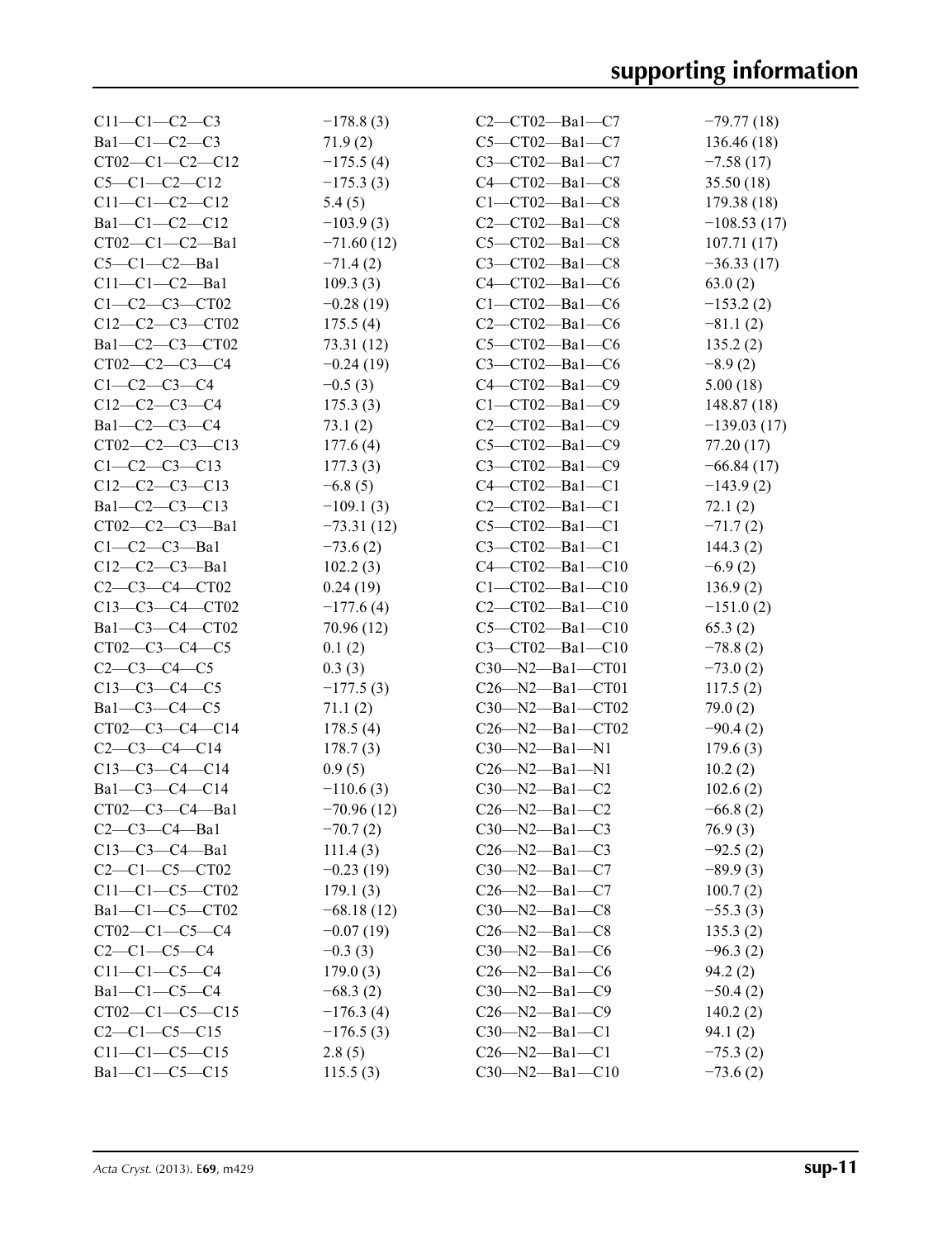| $CT02-C1-C5-Ba1$      | 68.18 (12)   | $C26 - N2 - Ba1 - C10$  | 116.9(2)      |
|-----------------------|--------------|-------------------------|---------------|
| $C2-C1-C5-Ba1$        | 68.0(2)      | $C21-M1-Ba1-CT01$       | 85.7(2)       |
| $C11-C1-C5-Ba1$       | $-112.7(3)$  | $C25 - N1 - Ba1 - C701$ | $-106.9(2)$   |
| $C3 - C4 - C5 - C102$ | $-0.1(2)$    | $C21 - N1 - Ba1 - CT02$ | $-85.2(2)$    |
| $C14-C4-C5-CT02$      | $-178.5(4)$  | $C25-M1-Ba1-CT02$       | 82.2(2)       |
| $Ba1-C4-C5-CT02$      | 68.03 (12)   | $C21-M1-Ba1-N2$         | $-178.1(3)$   |
| $CT02-C4-C5-C1$       | 0.07(19)     | $C25 - N1 - Ba1 - N2$   | $-10.7(2)$    |
| $C3-C4-C5-C1$         | 0.0(3)       | $C21-M1-Ba1-C2$         | $-65.8(2)$    |
| $C14-C4-C5-C1$        | $-178.4(3)$  | $C25-M1-Ba1-C2$         | 101.6(2)      |
| $Ba1-C4-C5-C1$        | 68.1(2)      | $C21-M1-Ba1-C3$         | $-63.3(3)$    |
| $CT02-C4-C5-C15$      | 176.2(4)     | $C25-M1-Ba1-C3$         | 104.1(2)      |
| $C3-C4-C5-C15$        | 176.1(3)     | $C21 - N1 - Ba1 - C7$   | 60.1(2)       |
| $C14-C4-C5-C15$       | $-2.3(5)$    | $C25-M1-Ba1-C7$         | $-132.5(2)$   |
| $Ba1-C4-C5-C15$       | $-115.7(3)$  | $C21-M1-Ba1-C8$         | 72.5(3)       |
| $CT02-C4-C5-Ba1$      | $-68.03(12)$ | $C25-M1-Ba1-C8$         | $-120.1(2)$   |
| $C3-C4-C5-Ba1$        | $-68.1(2)$   | $C21-M1-Ba1-C6$         | 80.6(2)       |
| $C14-C4-C5-Ba1$       | 113.5(3)     | $C25 - N1 - Ba1 - C6$   | $-111.9(2)$   |
| C10-C6-C7-CT01        |              |                         |               |
|                       | $-0.18(18)$  | $C21-M1-Ba1-C9$         | 108.2(2)      |
| C16-C6-C7-CT01        | 179.3(3)     | $C25-M1-Ba1-C9$         | $-84.4(2)$    |
| Ba1-C6-C7-CT01        | $-71.22(12)$ | $C21 - N1 - Ba1 - C1$   | $-92.4(2)$    |
| $CT01-C6-C7-C8$       | $-0.30(18)$  | $C25-M1-Ba1-C1$         | 75.0(2)       |
| $C10-C6-C7-C8$        | $-0.5(3)$    | $C21 - N1 - Ba1 - C10$  | 106.2(2)      |
| $C16-C6-C7-C8$        | 179.0(3)     | $C25-M1-Ba1-C10$        | $-86.4(2)$    |
| $Ba1-C6-C7-C8$        | $-71.5(2)$   | $CT02-C2-Ba1-CT01$      | 99.23 (17)    |
| $CT01-C6-C7-C17$      | 178.0(3)     | $C1-C2$ —Bal—CT01       | 154.51 (14)   |
| $C10-C6-C7-C17$       | 177.8(3)     | $C3-C2-Ba1-CT01$        | 42.8(2)       |
| $C16-C6-C7-C17$       | $-2.7(5)$    | $C12-C2$ —Bal—CT01      | $-80.7(3)$    |
| $Ba1-C6-C7-C17$       | 106.8(3)     | $C1-C2$ —Ba $1$ —CT02   | 55.27 (19)    |
| $CT01-C6-C7-Ba1$      | 71.22(12)    | $C3-C2-Ba1-CT02$        | $-56.39(18)$  |
| $C10-C6-C7-Ba1$       | 71.0(2)      | $C12-C2$ —Bal—CT02      | $-179.9(4)$   |
| $C16-C6-C7-Ba1$       | $-109.5(3)$  | $CT02-C2$ -Ba1-N2       | $-73.73(16)$  |
| C6-C7-C8-CT01         | 0.30(18)     | $C1-C2$ —Ba $1$ —N2     | $-18.5(2)$    |
| $C17-C7-C8-CT01$      | $-178.0(4)$  | $C3-C2$ -Bal-N2         | $-130.12(19)$ |
| Ba1-C7-C8-CT01        | $-71.40(11)$ | $C12-C2 - Ba1 - N2$     | 106.4(3)      |
| $CT01 - C7 - C8 - C9$ | 0.31(19)     | $CT02-C2-Ba1-N1$        | $-128.34(15)$ |
| $C6-C7-C8-C9$         | 0.6(3)       | $C1-C2-Ba1-N1$          | $-73.06(18)$  |
| $C17-C7-C8-C9$        | $-177.7(3)$  | $C3-C2$ -Bal-N1         | 175.3(2)      |
| $Ba1-C7-C8-C9$        | $-71.1(2)$   | $C12-C2 - Ba1 - N1$     | 51.8(3)       |
| CT01-C7-C8-C18        | $-176.3(3)$  | $CT02-C2-Ba1-C3$        | 56.39 (18)    |
| $C6-C7-C8-C18$        | $-176.0(3)$  | $C1-C2-Ba1-C3$          | 111.7(3)      |
| $C17-C7-C8-C18$       | 5.7(5)       | $C12-C2-Ba1-C3$         | $-123.5(4)$   |
| $Ba1-C7-C8-C18$       | 112.3(3)     | $CT02-C2-Ba1-C7$        | 118.30(15)    |
| $CT01-C7-C8-Ba1$      | 71.40 (11)   | $C1-C2$ —Ba $1-C7$      | 173.57(17)    |
| $C6-C7-C8-Ba1$        | 71.7(2)      | $C3-C2$ —Bal—C7         | 61.9(2)       |
| $C17-C7-C8-Ba1$       | $-106.6(3)$  | $C12-C2-Ba1-C7$         | $-61.6(3)$    |
| $C7 - C8 - C9 - C701$ | $-0.31(19)$  | $CT02-C2-Ba1-C8$        | 85.13 (17)    |
| $C18-C8-C9-CT01$      | 176.4(3)     | $C1-C2$ —Ba $1-C8$      | 140.40(17)    |
| Bal-C8-C9-CT01        | $-69.94(11)$ | $C3-C2-Ba1-C8$          | 28.7(2)       |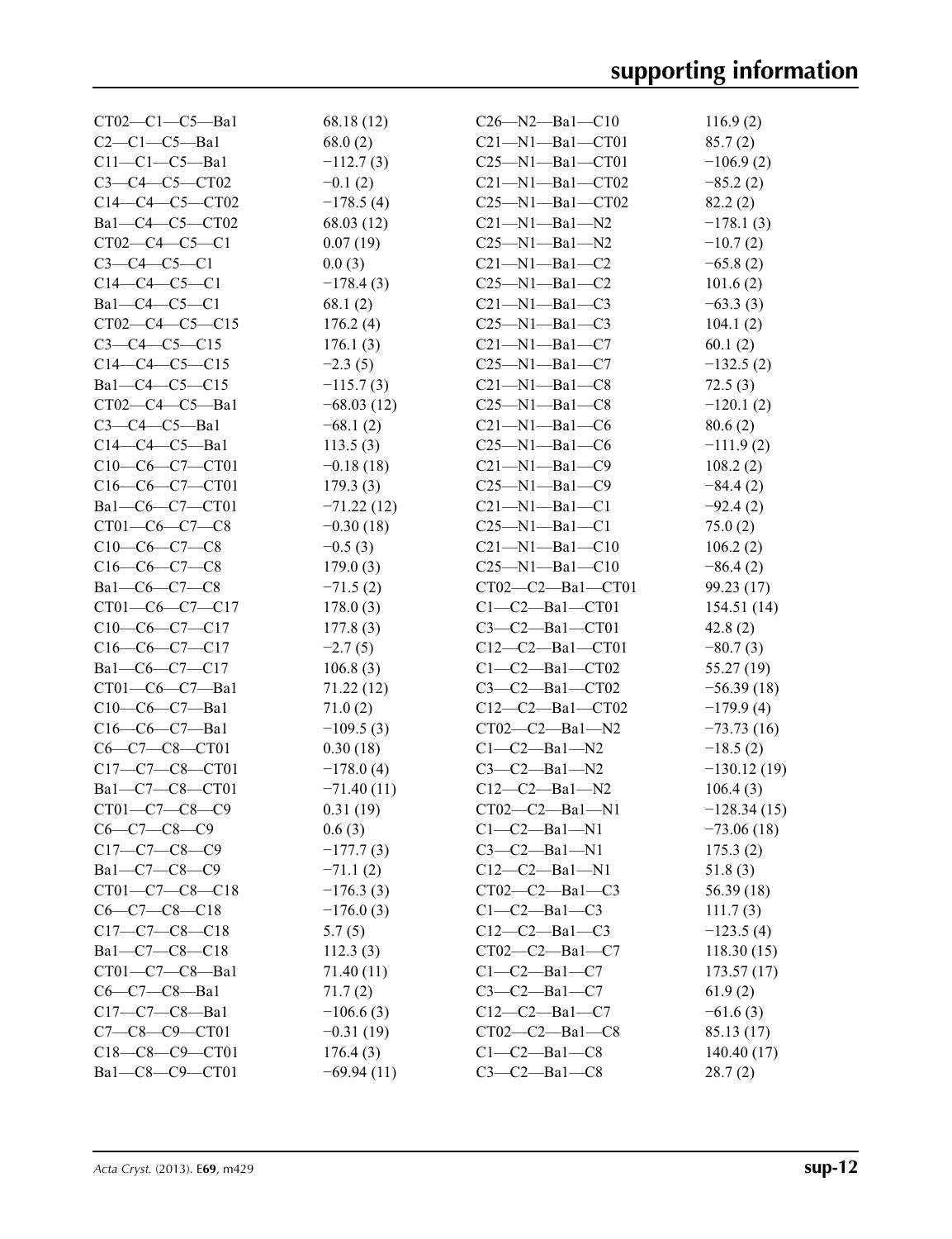| $CT01 - C8 - C9 - C10$  | $-0.19(18)$  | $C12-C2$ —Bal—C8      | $-94.8(3)$    |
|-------------------------|--------------|-----------------------|---------------|
| $C7 - C8 - C9 - C10$    | $-0.5(3)$    | $CT02-C2$ -Bal-C6     | 141.68 (14)   |
| $C18-C8-C9-C10$         | 176.2(3)     | $C1-C2$ —Ba $1$ —C6   | $-163.05(17)$ |
| Bal-C8-C9-C10           | $-70.1(2)$   | $C3-C2-Ba1-C6$        | 85.3(2)       |
| $CT01 - C8 - C9 - C19$  | $-178.5(4)$  | $C12-C2-Ba1-C6$       | $-38.2(3)$    |
| $C7-C8-C9-C19$          | $-178.8(3)$  | $CT02-C2$ —Ba1—C9     | 59.4(2)       |
| $C18-C8-C9-C19$         | $-2.1(5)$    | $C1-C2$ —Ba $1$ —C9   | 114.6(2)      |
| Ba1-C8-C9-C19           | 111.6(3)     | $C3-C2-Ba1-C9$        | 3.0(3)        |
| CT01-C8-C9-Ba1          | 69.94(11)    | $C12-C2$ -Bal-C9      | $-120.5(3)$   |
| $C7-C8-C9-Ba1$          | 69.6(2)      | $CT02-C2$ —Bal—C1     | $-55.27(19)$  |
| $C18-C8-C9-Ba1$         | $-113.6(3)$  | $C3-C2-Ba1-C1$        | $-111.7(3)$   |
| C7-C6-C10-CT01          | 0.18(18)     | $C12-C2-Ba1-C1$       | 124.8(3)      |
| C16-C6-C10-CT01         | $-179.3(3)$  | $CT02-C2 - Ba1 - C10$ | 89.3 (4)      |
| Ba1-C6-C10-CT01         | 69.66(11)    | $C1-C2-Ba1-C10$       | 144.6 $(4)$   |
| $CT01-C6-C10-C9$        | 0.00(19)     | $C3-C2-Ba1-C10$       | 32.9(5)       |
| $C7-C6-C10-C9$          | 0.2(3)       | $C12-C2 - Ba1 - C10$  | $-90.6(4)$    |
| $C16-C6-C10-C9$         | $-179.3(3)$  | CT02-C3-Ba1-CT01      | 151.48(11)    |
| $Ba1-C6-C10-C9$         | 69.7(2)      | $C4-C3-Ba1-CT01$      | 96.31(19)     |
| $CT01-C6-C10-C20$       | 178.3(3)     | $C2-C3$ —Bal—CT01     | $-152.16(17)$ |
| $C7-C6-C10-C20$         | 178.5(3)     | $C13-C3$ —Bal—CT01    | $-28.8(3)$    |
| $C16-C6-C10-C20$        | $-1.0(5)$    | $C4-C3$ —Bal—CT02     | $-55.17(19)$  |
| Bal-C6-C10-C20          | $-112.0(3)$  | $C2-C3$ —Bal—CT02     | 56.36 (19)    |
| CT01-C6-C10-Ba1         | $-69.66(11)$ | $C13-C3$ —Bal—CT02    | 179.7(4)      |
| $C7-C6-C10-Ba1$         | $-69.5(2)$   | $CT02-C3-Ba1-N2$      | 5.2(2)        |
| $C16-C6-C10-Ba1$        | 111.1(3)     | $C4-C3-Ba1-N2$        | $-50.0(2)$    |
| C8-C9-C10-CT01          | 0.19(19)     | $C2-C3$ —Bal—N2       | 61.5(2)       |
| $C19 - C9 - C10 - C701$ | 178.5(4)     | $C13-C3$ —Bal—N2      | $-175.1(2)$   |
| Ba1-C9-C10-CT01         | $-69.10(11)$ | $CT02-C3$ -Bal-N1     | $-61.69(17)$  |
| CT01-C9-C10-C6          | 0.00(19)     | $C4-C3-Ba1-N1$        | $-116.86(18)$ |
| $C8-C9-C10-C6$          | 0.2(3)       | $C2-C3$ —Bal—N1       | $-5.3(2)$     |
| $C19-C9-C10-C6$         | 178.5(3)     | $C13-C3 - Ba1 - N1$   | 118.0(3)      |
| Bal-C9-C10-C6           | $-69.1(2)$   | $CT02-C3-Ba1-C2$      | $-56.36(19)$  |
| $CT01 - C9 - C10 - C20$ | $-178.3(3)$  | $C4-C3-Ba1-C2$        | $-111.5(3)$   |
| $C8-C9-C10-C20$         | $-178.1(3)$  | $C13-C3 - Ba1 - C2$   | 123.3(4)      |
| $C19-C9-C10-C20$        | 0.2(5)       | $CT02-C3-Ba1-C7$      | 174.08(14)    |
| Ba1-C9-C10-C20          | 112.6(3)     | $C4-C3-Ba1-C7$        | 118.91(19)    |
| CT01-C9-C10-Ba1         | 69.10(11)    | $C2-C3$ —Bal—C7       | $-129.56(19)$ |
| $C8-C9-C10-Ba1$         | 69.3(2)      | $C13-C3-Ba1-C7$       | $-6.2(3)$     |
| $C19-C9-C10-Ba1$        | $-112.4(3)$  | CT02-C3-Bal-C8        | 147.88(15)    |
| $N1 - C21 - C22 - C23$  | 1.5(5)       | $C4-C3-Ba1-C8$        | 92.71 (19)    |
| $C21 - C22 - C23 - C24$ | $-1.0(5)$    | $C2-C3-Ba1-C8$        | $-155.76(19)$ |
| $C22-C23-C24-C25$       | 0.0(5)       | $C13-C3 - Ba1 - C8$   | $-32.4(3)$    |
| $C23-C24-C25-N1$        | 0.8(5)       | $CT02-C3-Ba1-C6$      | 175.60(11)    |
| $C23-C24-C25-C26$       | $-178.4(3)$  | $C4-C3-Ba1-C6$        | 120.43(19)    |
| $N1 - C25 - C26 - N2$   | $-1.7(4)$    | $C2-C3$ -Bal- $C6$    | $-128.04(19)$ |
| $C24-C25-C26-N2$        | 177.5(3)     | $C13-C3$ -Bal-C6      | $-4.7(3)$     |
| N1-C25-C26-C27          | 179.7(3)     | $CT02-C3 - Ba1-C9$    | 125.65(14)    |
| $C24-C25-C26-C27$       | $-1.1(4)$    | $C4-C3-Ba1-C9$        | 70.5(2)       |
|                         |              |                       |               |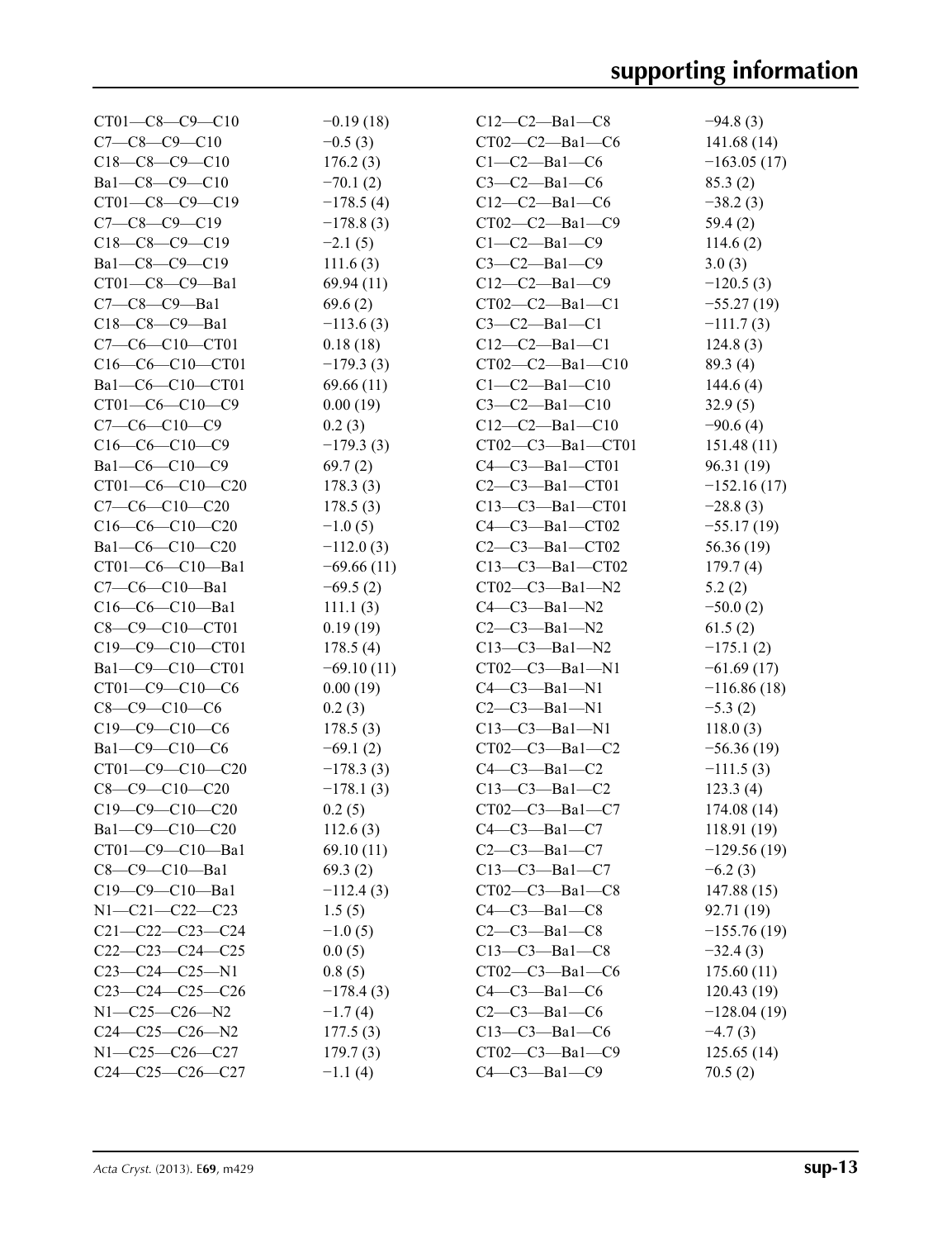| $N2-C26-C27-C28$                                                   | 0.2(5)       | $C2-C3-Ba1-C9$          | $-177.99(18)$ |
|--------------------------------------------------------------------|--------------|-------------------------|---------------|
| $C25-C26-C27-C28$                                                  | 178.7(3)     | $C13-C3 - Ba1 - C9$     | $-54.7(3)$    |
| C26-C27-C28-C29                                                    | $-0.5(5)$    | $CT02-C3 - Ba1 - C1$    | $-19.15(12)$  |
| $C27-C28-C29-C30$                                                  | 0.4(6)       | $C4-C3-Ba1-C1$          | $-74.3(2)$    |
| $C28-C29-C30-N2$                                                   | 0.0(6)       | $C2-C3$ -Bal-C1         | 37.21 (18)    |
| $C6 - C10 - C701 - C7$                                             | $-0.3(4)$    | $C13-C3-Ba1-C1$         | 160.5(3)      |
| C9-C10-CT01-C7                                                     | 179.6(3)     | $CT02-C3 - Ba1 - C10$   | 134.67(14)    |
| C20-C10-CT01-C7                                                    | $-99(13)$    | $C4 - C3 - Ba1 - C10$   | 79.5(2)       |
| Bal-C10-CT01-C7                                                    | 89.0(3)      | $C2-C3$ —Bal—C10        | $-168.97(18)$ |
| $C6 - C10 - C101 - C8$                                             | 179.6(3)     | $C13-C3 - Ba1 - C10$    | $-45.7(3)$    |
| C9-C10-CT01-C8                                                     | $-0.4(4)$    | $C8-C7-Ba1-CT01$        | 56.06(16)     |
| C <sub>20</sub> -C <sub>10</sub> -C <sub>T01</sub> -C <sub>8</sub> | 81 (13)      | $C6-C7-Ba1-CT01$        | $-56.19(16)$  |
| Ba1-C10-CT01-C8                                                    | $-91.0(3)$   | $C17-C7$ —Bal—CT01      | $-179.5(3)$   |
| $C6 - C10 - C101 - C9$                                             | 180.0(2)     | $CT01-C7 - Ba1-CT02$    | $-122.84(11)$ |
| C <sub>20</sub> -C <sub>10</sub> -C <sub>T01</sub> -C <sub>9</sub> | 81 (13)      | $C8-C7-Ba1-CT02$        | $-66.78(18)$  |
| Bal-C10-CT01-C9                                                    | $-90.61(15)$ | $C6-C7-Ba1-CT02$        | $-179.03(13)$ |
| $C9 - C10 - C101 - C6$                                             | 180.0(2)     | $C17-C7$ —Bal—CT02      | 57.6(2)       |
| C20-C10-CT01-C6                                                    | $-99(13)$    | $CT01-C7 - Ba1 - N2$    | 42.46 (17)    |
| Ba1-C10-CT01-C6                                                    | 89.38 (15)   | $C8-C7-Ba1-N2$          | 98.52 (18)    |
| C6-C10-CT01-Ba1                                                    | $-89.38(15)$ | $C6-C7-Ba1-N2$          | $-13.7(2)$    |
| $C9-C10-CT01-Ba1$                                                  | 90.61(15)    | $C17-C7$ —Bal—N2        | $-137.1(2)$   |
| $C20-C10-CT01-Ba1$                                                 | 172 (100)    | $CT01-C7 - Ba1 - N1$    | 105.04(13)    |
| $C8-C7-CT01-C10$                                                   | 180.0(3)     | $C8-C7-Ba1-N1$          | 161.10(16)    |
| $C6-C7-CT01-C10$                                                   | 0.3(4)       | $C6-C7-Ba1-N1$          | 48.85(18)     |
| C17-C7-CT01-C10                                                    | $-75(11)$    | $C17-C7 - Ba1 - N1$     | $-74.5(2)$    |
| Ba1-C7-CT01-C10                                                    | $-90.0(3)$   | $CT01-C7 - Ba1-C2$      | $-151.85(12)$ |
| $C6 - C7 - C701 - C8$                                              | $-179.6(2)$  | $C8-C7-Ba1-C2$          | $-95.79(18)$  |
| $C17-C7-CT01-C8$                                                   | 105(11)      | $C6-C7-Ba1-C2$          | 151.96(16)    |
| Ba1-C7-CT01-C8                                                     | 90.05(15)    | $C17-C7$ —Bal—C2        | 28.6(2)       |
| $C8-C7-CT01-C9$                                                    | $-0.6(4)$    | $CT01-C7 - Ba1-C3$      | $-126.10(13)$ |
| $C6-C7-CT01-C9$                                                    | 179.8(3)     | $C8-C7-Ba1-C3$          | $-70.04(18)$  |
| C17-C7-CT01-C9                                                     | 105(10)      | $C6-C7-Ba1-C3$          | 177.71(17)    |
| Bal-C7-CT01-C9                                                     | 89.5(3)      | $C17-C7-Ba1-C3$         | 54.4(2)       |
| $C8 - C7 - C$ T01- $C6$                                            | 179.6(2)     | $CT01-C7 - Ba1-C8$      | $-56.06(16)$  |
| $C17-C7-CT01-C6$                                                   | $-75(10)$    | $C6-C7-Ba1-C8$          | $-112.3(2)$   |
| Ba1-C7-CT01-C6                                                     | $-90.31(15)$ | $C17-C7$ —Bal—C8        | 124.4(3)      |
| $C8-C7-CT01-Ba1$                                                   | $-90.05(15)$ | $CT01-C7—Ba1—C6$        | 56.19(16)     |
| C6-C7-CT01-Ba1                                                     | 90.31(15)    | $C8-C7-Ba1-C6$          | 112.3(2)      |
| $C17-C7-CT01-Ba1$                                                  | 15(10)       | $C17-C7$ —Bal—C6        | $-123.3(3)$   |
| $C9 - C8 - C101 - C10$                                             | 0.4(4)       | $CT01-C7 - Ba1-C9$      | $-19.48(11)$  |
| $C7 - C8 - C101 - C10$                                             | $-180.0(3)$  | $C8-C7-Ba1-C9$          | 36.58(16)     |
| $C18-C8-CT01-C10$                                                  | $-76(6)$     | $C6-C7-Ba1-C9$          | $-75.67(18)$  |
| Bal-C8-CT01-C10                                                    | 91.5(3)      | $C17-C7-Ba1-C9$         | 161.0(3)      |
| C9-C8-CT01-C7                                                      | $-179.6(2)$  | $CT01-C7—Ba1—C1$        | $-145.72(15)$ |
| C18-C8-CT01-C7                                                     | 104(6)       | $C8-C7-Ba1-C1$          | $-89.7(2)$    |
| Ba1-C8-CT01-C7                                                     | $-88.48(15)$ | $C6-C7-Ba1-C1$          | 158.10(18)    |
| C7-C8-CT01-C9                                                      | 179.6(2)     | $C17-C7-Ba1-C1$         | 34.8(3)       |
| C18-C8-CT01-C9                                                     | $-77(6)$     | $CT01 - C7 - Ba1 - C10$ | 19.40(11)     |
|                                                                    |              |                         |               |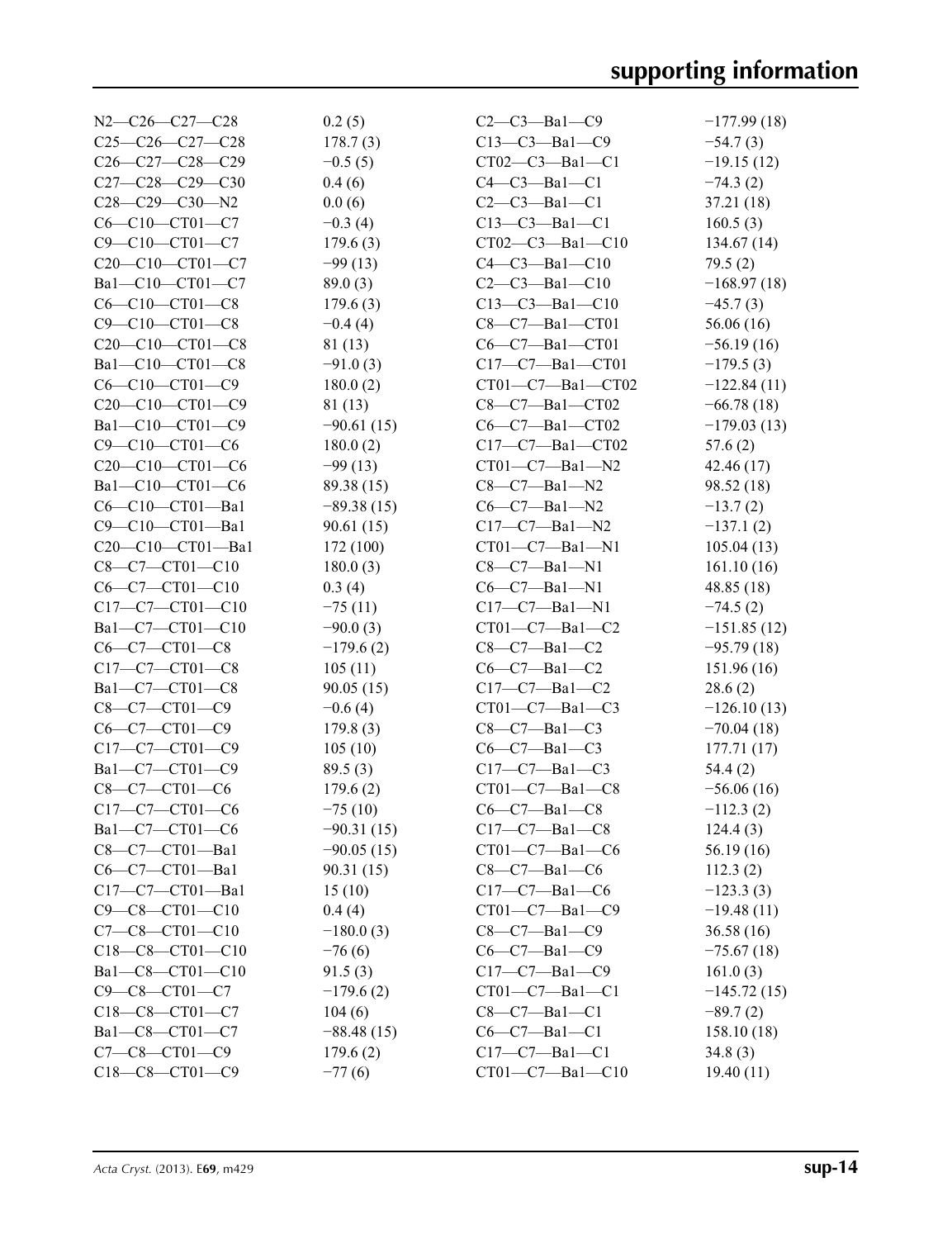| Bal-C8-CT01-C9          | 91.16(15)    | $C8-C7-Ba1-C10$         | 75.46 (18)    |
|-------------------------|--------------|-------------------------|---------------|
| C9-C8-CT01-C6           | 179.8(3)     | $C6-C7-Ba1-C10$         | $-36.79(16)$  |
| $C7 - C8 - C101 - C6$   | $-0.6(4)$    | $C17-C7 - Ba1 - C10$    | $-160.1(3)$   |
| C18-C8-CT01-C6          | 103(6)       | C9-C8-Ba1-CT01          | 56.19(16)     |
| Ba1-C8-CT01-C6          | $-89.1(3)$   | $C7-C8-Ba1-CT01$        | $-56.65(16)$  |
| C9-C8-CT01-Ba1          | $-91.16(15)$ | $C18-C8 - Ba1 - C701$   | 179.3(3)      |
| $C7 - C8 - CTO1 - Ba1$  | 88.48 (15)   | $CT01-C8-Ba1-CT02$      | $-173.48(10)$ |
| $C18-C8-CT01-Ba1$       | $-168(6)$    | $C9-C8-Ba1-CT02$        | $-117.30(15)$ |
| $C8 - C9 - C101 - C10$  | $-179.8(2)$  | C7-C8-Ba1-CT02          | 129.87(15)    |
| $C19 - C9 - C101 - C10$ | $-77(13)$    | $C18-C8$ —Bal—CT02      | 5.8(2)        |
| Ba1-C9-CT01-C10         | 91.00(15)    | $CT01-C8 - Ba1 - N2$    | $-45.74(18)$  |
| $C8 - C9 - C701 - C7$   | 0.6(4)       | $C9-C8-Ba1-N2$          | 10.4(2)       |
| C10-C9-CT01-C7          | $-179.6(3)$  | $C7-C8-Ba1-N2$          | $-102.39(18)$ |
| C19-C9-CT01-C7          | 103(13)      | $C18-C8 - Ba1 - N2$     | 133.5(2)      |
| Ba1-C9-CT01-C7          | $-88.6(3)$   | $CT01-C8-Ba1-N1$        | 30.91(19)     |
| $C10-C9-CT01-C8$        | 179.8(2)     | $C9-C8-Ba1-N1$          | 87.09 (19)    |
| C19-C9-CT01-C8          | 103(13)      | $C7-C8-Ba1-N1$          | $-25.7(2)$    |
| Bal-C9-CT01-C8          | $-89.22(15)$ | $C18-C8 - Ba1 - N1$     | $-149.8(2)$   |
| $C8 - C9 - C701 - C6$   | $-179.8(3)$  | $CT01-C8 - Ba1-C2$      | 159.24(12)    |
| $C10-C9-CT01-C6$        | 0.0(4)       | $C9-C8-Ba1-C2$          | $-144.58(16)$ |
| C19-C9-CT01-C6          | $-77(13)$    | $C7-C8-Ba1-C2$          | 102.59(17)    |
| Bal-C9-CT01-C6          | 91.0(3)      | $C18-C8-Ba1-C2$         | $-21.5(3)$    |
| $C8 - C9 - CTO1 - Ba1$  | 89.22 (15)   | $CT01-C8-Ba1-C3$        | 172.35(14)    |
| $C10-C9-CT01-Ba1$       | $-91.00(15)$ | $C9-C8-Ba1-C3$          | $-131.46(17)$ |
| C19-C9-CT01-Ba1         | $-168(100)$  | $C7-C8-Ba1-C3$          |               |
| $C7-C6-CT01-C10$        | $-179.8(2)$  | $C18-C8-Ba1-C3$         | 115.70(17)    |
| $C16-C6-CT01-C10$       |              | $CT01-C8 - Ba1-C7$      | $-8.4(2)$     |
| Bal-C6-CT01-C10         | 53(24)       |                         | 56.65(16)     |
|                         | $-91.38(15)$ | $C9-C8-Ba1-C7$          | 112.8(2)      |
| $C10-C6-CT01-C7$        | 179.8(2)     | $C18-C8-Ba1-C7$         | $-124.1(3)$   |
| $C16-C6-CT01-C7$        | $-128(24)$   | $CT01-C8 - Ba1-C6$      | 19.45(11)     |
| Bal-C6-CT01-C7          | 88.40 (15)   | $C9-C8-Ba1-C6$          | 75.64 (18)    |
| $C10-C6-CT01-C8$        | $-179.6(3)$  | $C7-C8-Ba1-C6$          | $-37.20(16)$  |
| $C7-C6-CT01-C8$         | 0.6(4)       | $C18-C8-Ba1-C6$         | $-161.3(3)$   |
| C16-C6-CT01-C8          | $-127(24)$   | CT01-C8-Ba1-C9          | $-56.19(16)$  |
| Ba1-C6-CT01-C8          | 89.0(3)      | $C7-C8-Ba1-C9$          | $-112.8(2)$   |
| C10-C6-CT01-C9          | 0.0(4)       | $C18-C8 - Ba1 - C9$     | 123.1(3)      |
| $C7-C6-CT01-C9$         | $-179.8(3)$  | $CT01-C8 - Ba1 - C1$    | $-173.09(12)$ |
| $C16-C6-CT01-C9$        | 53 (24)      | $C9-C8-Ba1-C1$          | $-116.91(19)$ |
| Bal-C6-CT01-C9          | $-91.4(3)$   | $C7-C8-Ba1-C1$          | 130.26(18)    |
| $C10-C6-CT01-Ba1$       | 91.38(15)    | $C18-C8-Ba1-C1$         | 6.2(3)        |
| $C7-C6-CT01-Ba1$        | $-88.40(15)$ | $CT01 - C8 - Ba1 - C10$ | $-19.45(11)$  |
| $C16-C6-CT01-Ba1$       | 144(24)      | $C9-C8-Ba1-C10$         | 36.74(16)     |
| $C3 - C4 - C102 - C1$   | 179.7(3)     | $C7 - C8 - Ba1 - C10$   | $-76.10(18)$  |
| $C5 - C4 - C102 - C1$   | $-0.1(4)$    | $C18-C8 - Ba1 - C10$    | 159.8(3)      |
| $C14-C4-CT02-C1$        | 59 (14)      | C10-C6-Ba1-CT01         | $-55.78(16)$  |
| Ba1-C4-CT02-C1          | $-93.1(3)$   | $C7-C6$ -Bal-CT01       | 56.60(17)     |
| $C3 - C4 - C102 - C2$   | $-0.5(4)$    | $C16-C6-Ba1-CT01$       | $-179.5(3)$   |
| $C5 - C4 - C T02 - C2$  | 179.7(3)     | CT01-C6-Ba1-CT02        | $-54.5(3)$    |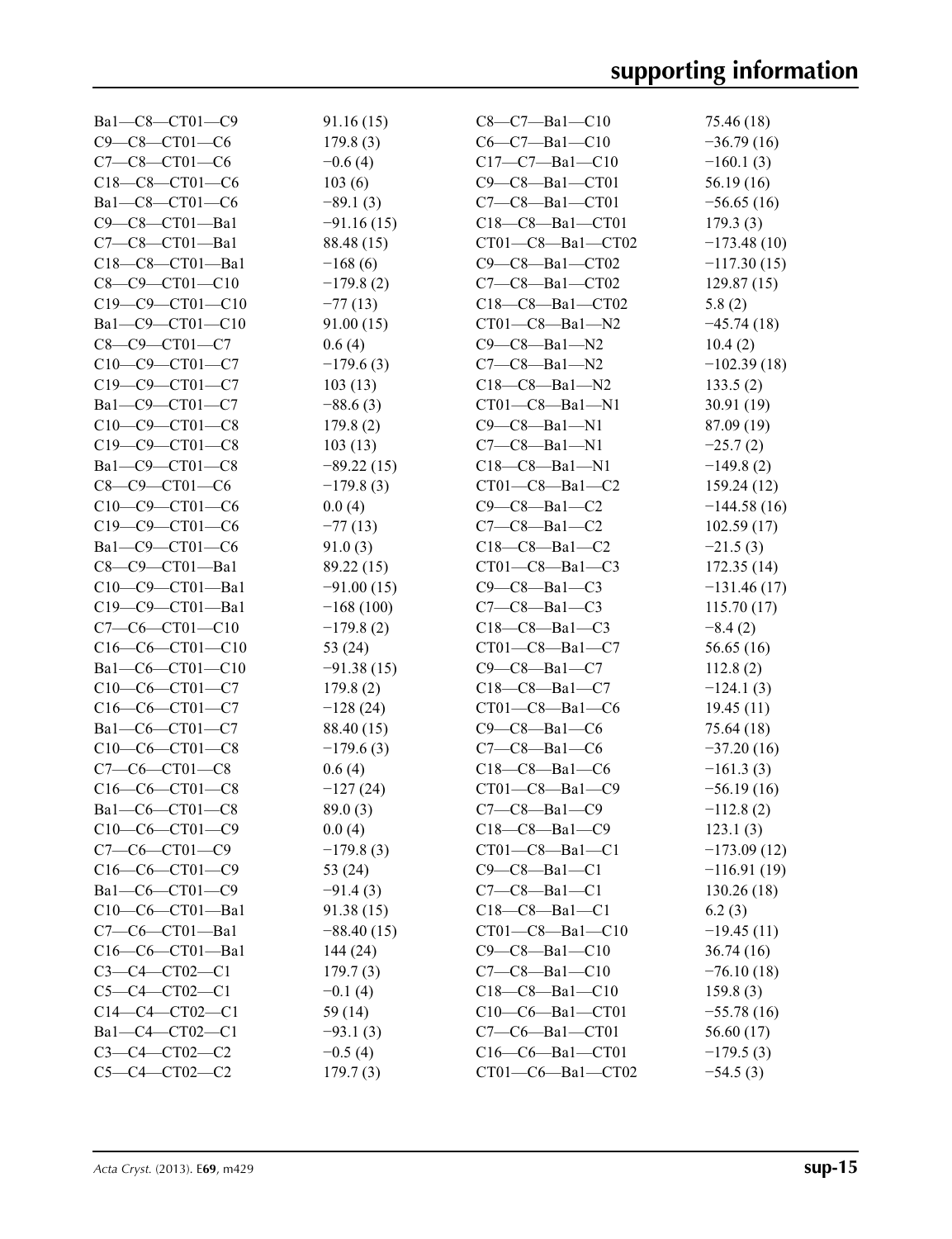| $C14-C4-CT02-C2$        | $-121(14)$   | $C10-C6-Ba1-CT02$     | $-110.30(19)$ |
|-------------------------|--------------|-----------------------|---------------|
| Ba1-C4-CT02-C2          | 86.7(3)      | $C7-C6$ -Bal-CT02     | 2.1(3)        |
| $C3 - C4 - C102 - C5$   | 179.9(2)     | $C16-C6-Ba1-CT02$     | 125.9(2)      |
| $C14-C4-CT02-C5$        | 59 $(14)$    | $CT01-C6-Ba1-N2$      | 112.28 (14)   |
| Ba1-C4-CT02-C5          | $-92.97(16)$ | $C10-C6-Ba1-N2$       | 56.50 (17)    |
| $C5 - C4 - C102 - C3$   | $-179.9(2)$  | $C7-C6$ —Bal—N2       | 168.88(17)    |
| $C14-C4-CT02-C3$        | $-121(14)$   | $C16-C6-Ba1-N2$       | $-67.3(2)$    |
| Ba1-C4-CT02-C3          | 87.14 (16)   | $CT01-C6-Ba1-N1$      | 168.61(14)    |
| $C3-C4-CT02-Ba1$        | $-87.14(16)$ | $C10-C6-Ba1-N1$       | 112.83(16)    |
| $C5-C4-CT02-Ba1$        | 92.97(16)    | $C7-C6-Ba1-N1$        | $-134.78(17)$ |
| C14-C4-CT02-Ba1         | 152(14)      | $C16-C6-Ba1-N1$       | $-10.9(2)$    |
| $C5 - C1 - C102 - C4$   | 0.1(4)       | $CT01-C6-Ba1-C2$      | $-101.64(18)$ |
| $C2 - C1 - C$ T02- $C4$ | 179.9(3)     | $C10-C6-Ba1-C2$       | $-157.42(16)$ |
| $C11-C1-CT02-C4$        | $-95(34)$    | $C7-C6-Ba1-C2$        | $-45.0(2)$    |
| Bal-Cl-CT02-C4          | 93.2(3)      | $C16-C6-Ba1-C2$       | 78.8 (3)      |
| $C5 - C1 - C102 - C2$   | $-179.7(2)$  | $CT01-C6-Ba1-C3$      | $-59.72(19)$  |
| $C11 - C1 - C102 - C2$  | 85 (34)      | $C10-C6-Ba1-C3$       | $-115.50(17)$ |
| Ba1-C1-CT02-C2          | $-86.63(16)$ | $C7-C6-Ba1-C3$        | $-3.1(2)$     |
| $C2 - C1 - C102 - C5$   | 179.7(2)     | $C16-C6-Ba1-C3$       | 120.7(2)      |
| $C11 - C1 - C102 - C5$  | $-95(34)$    | $CT01-C6-Ba1-C7$      | $-56.60(17)$  |
| Bal-Cl-CT02-C5          |              |                       |               |
| $C5 - C1 - C$ T02-C3    | 93.10(16)    | $C10-C6-Ba1-C7$       | $-112.4(2)$   |
|                         | 179.7(3)     | $C16-C6-Ba1-C7$       | 123.9(3)      |
| $C2-C1-CT02-C3$         | $-0.5(4)$    | $CT01-C6-Ba1-C8$      | $-19.41(11)$  |
| $C11 - C1 - C102 - C3$  | 84 (34)      | $C10-C6-Ba1-C8$       | $-75.19(17)$  |
| Bal-Cl-CT02-C3          | $-87.2(3)$   | $C7-C6-Ba1-C8$        | 37.19(16)     |
| $C5-C1-CT02-Ba1$        | $-93.10(16)$ | $C16-C6-Ba1-C8$       | 161.1(3)      |
| $C2 - C1 - CTO2 - Ba1$  | 86.63(16)    | $CT01-C6-Ba1-C9$      | 19.46(11)     |
| $C11-C1-CT02-Ba1$       | 172 (100)    | $C10-C6-Ba1-C9$       | $-36.32(15)$  |
| $C1 - C2 - C102 - C4$   | $-179.9(3)$  | $C7-C6-Ba1-C9$        | 76.06 (18)    |
| $C3 - C2 - C102 - C4$   | 0.5(4)       | $C16-C6-Ba1-C9$       | $-160.1(3)$   |
| $C12-C2-CT02-C4$        | $-87(6)$     | $CT01-C6-Ba1-C1$      | $-149.8(4)$   |
| Ba1-C2-CT02-C4          | $-88.1(3)$   | $C10-C6-Ba1-C1$       | 154.4(4)      |
| $C3 - C2 - C102 - C1$   | $-179.7(2)$  | $C7-C6-Ba1-C1$        | $-93.2(5)$    |
| $C12-C2-CT02-C1$        | 93 (6)       | $C16-C6-Ba1-C1$       | 30.7(6)       |
| Ba1-C2-CT02-C1          | 91.82 (16)   | $CT01-C6-Ba1-C10$     | 55.78 (16)    |
| $C1 - C2 - C102 - C5$   | $-0.4(4)$    | $C7-C6-Ba1-C10$       | 112.4(2)      |
| $C3 - C2 - C102 - C5$   | 179.9(3)     | $C16-C6-Ba1-C10$      | $-123.7(3)$   |
| $C12-C2-CT02-C5$        | 93(6)        | $C8-C9-Ba1-CT01$      | $-56.89(16)$  |
| Ba1-C2-CT02-C5          | 91.4(3)      | $C10-C9-Ba1-CT01$     | 56.00 (16)    |
| $C1 - C2 - C102 - C3$   | 179.7(2)     | C19-C9-Ba1-CT01       | 179.7(3)      |
| $C12-C2-CT02-C3$        | $-87(6)$     | CT01-C9-Ba1-CT02      | 135.92(10)    |
| Ba1-C2-CT02-C3          | $-88.51(16)$ | $C8-C9-Ba1-CT02$      | 79.03 (17)    |
| $C1-C2-CT02-Ba1$        | $-91.82(15)$ | C10-C9-Ba1-CT02       | $-168.08(14)$ |
| $C3 - C2 - C102 - Ba1$  | 88.51 (16)   | $C19-C9-Ba1-CT02$     | $-44.4(2)$    |
| C12-C2-CT02-Ba1         | 2(6)         | $CT01-C9 - Ba1 - N2$  | $-114.55(13)$ |
| $C1 - C5 - C102 - C4$   | $-179.9(2)$  | $C8-C9-Ba1-N2$        | $-171.44(16)$ |
| $C15-C5-CT02-C4$        | $-99(7)$     | $C10-C9-Ba1-N2$       | $-58.55(18)$  |
| Ba1-C5-CT02-C4          | 90.28(16)    | $C19 - C9 - Ba1 - N2$ | 65.2(2)       |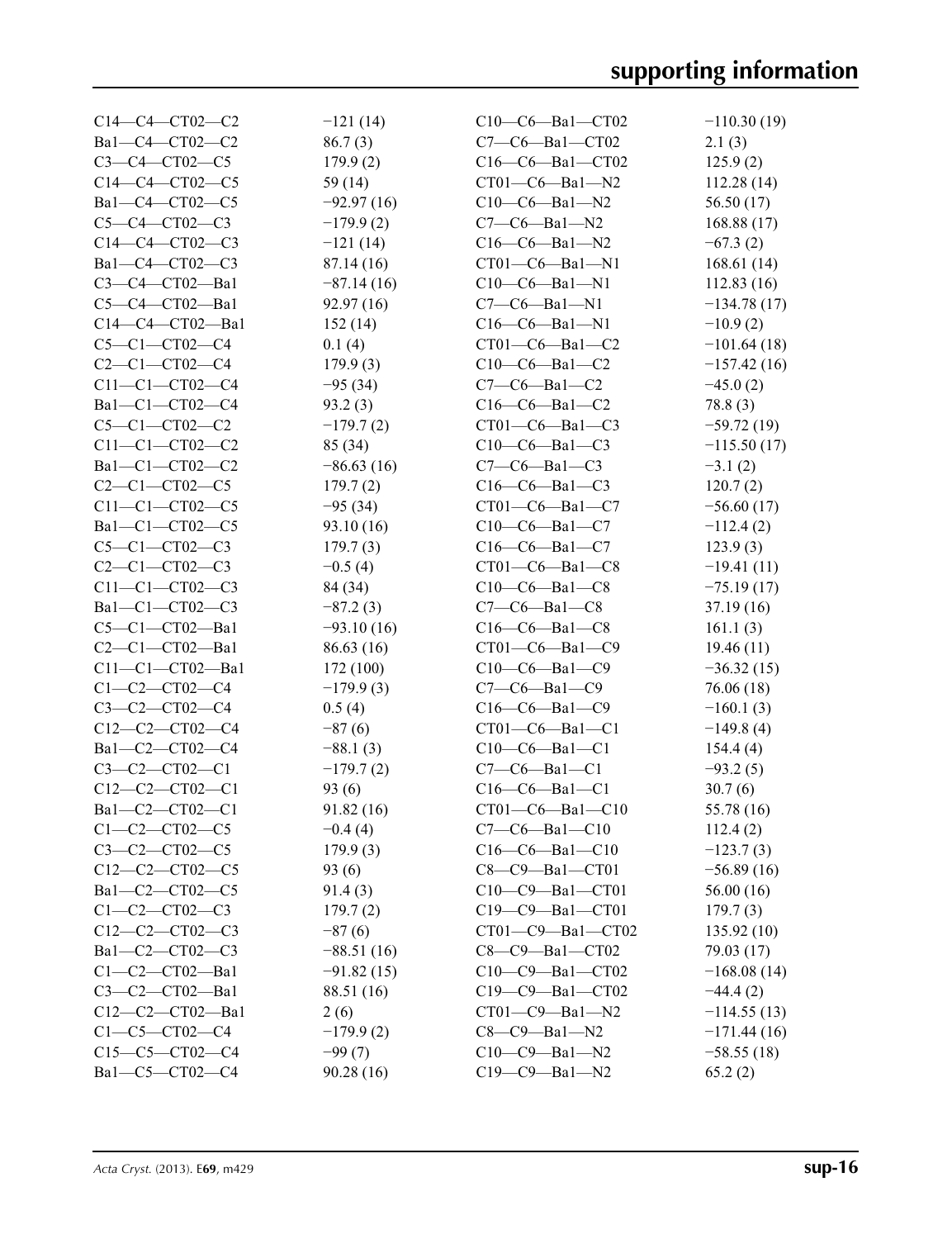| $C4 - C5 - C102 - C1$    | 179.9(2)      | $CT01-C9-Ba1-N1$        | $-60.22(16)$  |
|--------------------------|---------------|-------------------------|---------------|
| $C15-C5-CT02-C1$         | 81(7)         | $C8-C9-Ba1-N1$          | $-117.11(17)$ |
| Bal-C5-CT02-C1           | $-89.81(16)$  | $C10-C9 - Ba1 - N1$     | $-4.2(2)$     |
| $C1 - C5 - C102 - C2$    | 0.4(4)        | $C19 - C9 - Ba1 - N1$   | 119.5(2)      |
| $C4 - C5 - C102 - C2$    | $-179.7(3)$   | $CT01-C9 - Ba1-C2$      | 109.99(16)    |
| $C15-C5-CT02-C2$         | 82(7)         | $C8-C9-Ba1-C2$          | 53.1(2)       |
| Ba1-C5-CT02-C2           | $-89.4(3)$    | $C10-C9 - Ba1 - C2$     | 165.99(17)    |
| $C1 - C5 - C102 - C3$    | $-179.7(3)$   | C19-C9-Ba1-C2           | $-70.3(3)$    |
| $C4 - C5 - C T02 - C3$   | 0.2(4)        | $CT01-C9 - Ba1-C3$      | 111.52(14)    |
| $C15-C5-CT02-C3$         | $-99(7)$      | $C8-C9-Ba1-C3$          | 54.63 (19)    |
| Bal-C5-CT02-C3           | 90.5(3)       | $C10-C9 - Ba1 - C3$     | 167.52(17)    |
| $C1-C5-CT02-Ba1$         | 89.81 (16)    | $C19-C9-Ba1-C3$         | $-68.8(2)$    |
| C4-C5-CT02-Ba1           | $-90.28(16)$  | $CT01-C9 - Ba1-C7$      | 19.78(11)     |
| $C15-C5-CT02-Ba1$        | 171(7)        | $C8-C9-Ba1-C7$          | $-37.10(16)$  |
| $C2 - C3 - C102 - C4$    | $-179.7(2)$   | $C10-C9-Ba1-C7$         | 75.79 (18)    |
| $C13-C3-CT02-C4$         | 97(11)        | $C19-C9-Ba1-C7$         | $-160.5(3)$   |
| Ba1-C3-CT02-C4           | $-92.07(16)$  | $CT01-C9 - Ba1-C8$      | 56.89(16)     |
| $C4 - C3 - C102 - C1$    | $-179.7(3)$   | $C10-C9 - Ba1 - C8$     | 112.9(2)      |
| $C2 - C3 - C102 - C1$    | 0.5(4)        | $C19-C9-Ba1-C8$         | $-123.4(3)$   |
| $C13-C3-CT02-C1$         | $-83(11)$     | $CT01-C9 - Ba1-C6$      | $-19.66(11)$  |
| Ba1-C3-CT02-C1           | 88.2(3)       | $C8-C9-Ba1-C6$          | $-76.55(18)$  |
| $C4 - C3 - C102 - C2$    |               |                         |               |
|                          | 179.7(2)      | $C10-C9-Ba1-C6$         | 36.34(16)     |
| $C13-C3-CT02-C2$         | $-84(11)$     | $C19-C9-Ba1-C6$         | 160.0(3)      |
| Ba1-C3-CT02-C2           | 87.65(16)     | $CT01-C9 - Ba1-C1$      | 156.97(13)    |
| $C4 - C3 - C102 - C5$    | $-0.2(4)$     | $C8-C9-Ba1-C1$          | 100.1(2)      |
| $C2 - C3 - C102 - C5$    | $-179.9(3)$   | $C10-C9 - Ba1 - C1$     | $-147.03(17)$ |
| $C13-C3-CT02-C5$         | 96(11)        | $C19 - C9 - Ba1 - C1$   | $-23.3(3)$    |
| Ba1-C3-CT02-C5           | $-92.3(3)$    | $CT01 - C9 - Ba1 - C10$ | $-56.00(16)$  |
| C4-C3-CT02-Ba1           | 92.07(16)     | $C8-C9-Ba1-C10$         | $-112.9(2)$   |
| $C2-C3-CT02-Ba1$         | $-87.65(16)$  | $C19 - C9 - Ba1 - C10$  | 123.7(3)      |
| C13-C3-CT02-Ba1          | $-171(100)$   | $CT02-C1-Ba1-CT01$      | $-11.2(4)$    |
| $C22-C21-N1-C25$         | $-0.8(5)$     | $C5-C1-Ba1-CT01$        | 44.7 (4)      |
| $C22-C21-M1-Ba1$         | 167.2(3)      | $C2-C1-Ba1-CT01$        | $-68.6(3)$    |
| $C24-C25-N1-C21$         | $-0.4(4)$     | $C11-C1-Ba1-CT01$       | 168.9(2)      |
| $C26-C25-N1-C21$         | 178.9(3)      | $C5-C1-Ba1-CT02$        | 55.89 (18)    |
| $C24-C25-N1-Ba1$         | $-168.0(2)$   | $C2-C1-Ba1-CT02$        | $-57.43(18)$  |
| $C26-C25-N1-Ba1$         | 11.2(3)       | $C11-C1-Ba1-CT02$       | $-179.9(4)$   |
| $C29-C30-N2-C26$         | $-0.3(5)$     | $CT02-C1-Ba1-N2$        | $-140.24(17)$ |
| $C29-C30-N2-Ba1$         | $-170.6(3)$   | $C5-C1-Ba1-N2$          | $-84.4(2)$    |
| C27-C26-N2-C30           | 0.2(4)        | $C2-C1-Ba1-N2$          | 162.32(19)    |
| $C25-C26-N2-C30$         | $-178.4(3)$   | $C11 - C1 - Ba1 - N2$   | 39.9(3)       |
| $C27-C26-N2-Ba1$         | 169.3(2)      | $CT02-C1-Ba1-N1$        | 162.34(17)    |
| $C25-C26-N2-Ba1$         | $-9.3(4)$     | $C5-C1-Ba1-N1$          | $-141.8(2)$   |
| $C10-CT01-Ba1-CT02$      | $-134.72(14)$ | $C2-C1-Ba1-N1$          | 104.91(19)    |
| C7-CT01-Ba1-CT02         | 81.37(14)     | $C11 - C1 - Ba1 - N1$   | $-17.5(3)$    |
| $C8 - CTO1 - Ba1 - CTO2$ | 9.20(14)      | $CT02-C1-Ba1-C2$        | 57.43 (18)    |
| C9-CT01-Ba1-CT02         | $-62.52(14)$  | $C5-C1-Ba1-C2$          | 113.3(3)      |
| C6-CT01-Ba1-CT02         | 153.47(14)    | $C11-C1-Ba1-C2$         | $-122.4(4)$   |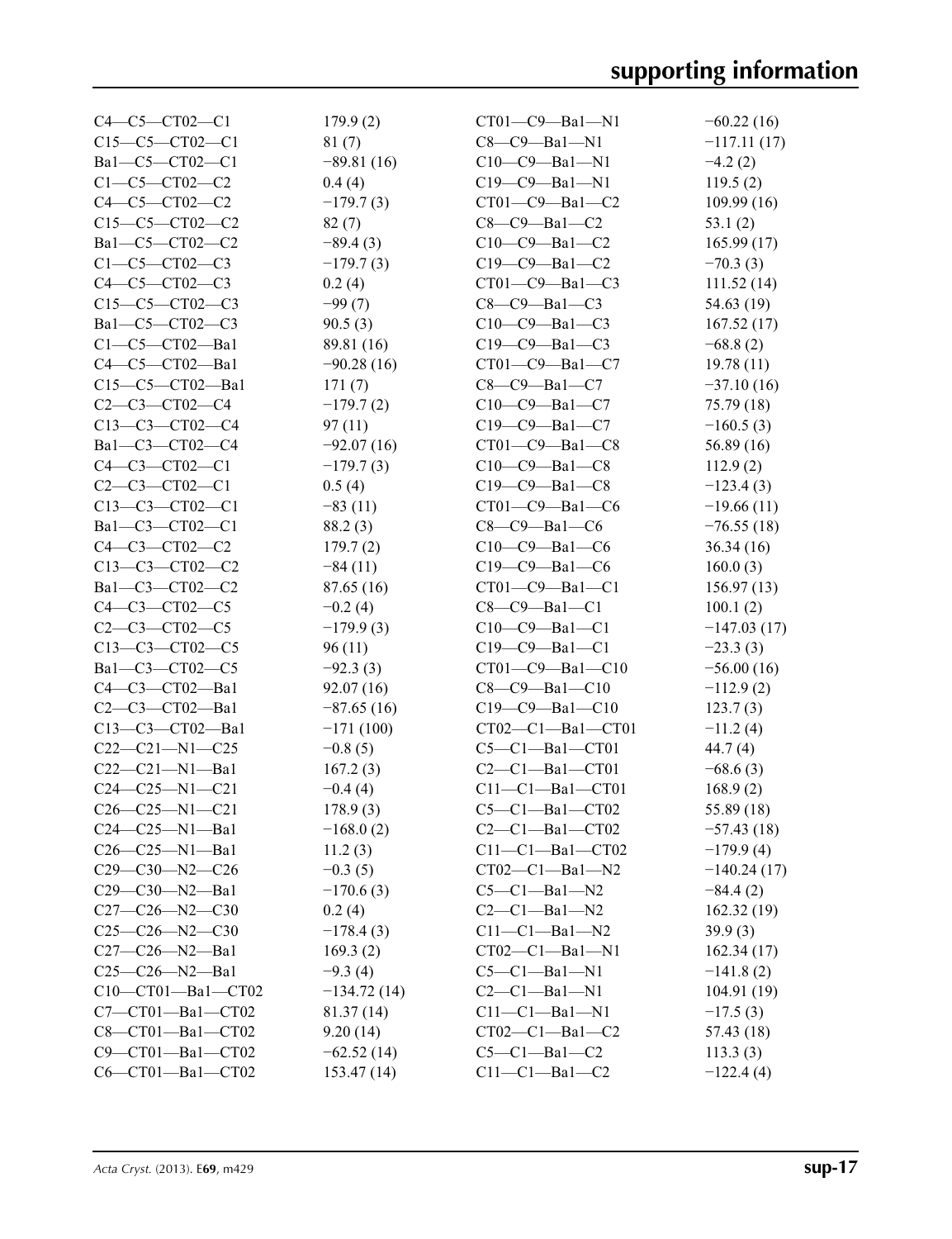| C10-CT01-Ba1-N2                  | $-1.50(15)$                 | $CT02-C1-Ba1-C3$        | 19.66(13)     |
|----------------------------------|-----------------------------|-------------------------|---------------|
| $C7-CT01-Ba1-N2$                 | $-145.41(15)$               | $C5-C1-Ba1-C3$          | 75.6(2)       |
| $C8 - C T01 - Ba1 - N2$          | 142.42(15)                  | $C2-C1-Ba1-C3$          | $-37.77(17)$  |
| $C9 - C T01 - Ba1 - N2$          | 70.70 (15)                  | $C11-C1-Ba1-C3$         | $-160.2(3)$   |
| $C6-CT01-Ba1-N2$                 | $-73.31(15)$                | $CT02-C1-Ba1-C7$        | 46.4(3)       |
| $C10-CT01-Ba1-N1$                | 59.34 (15)                  | $C5-C1-Ba1-C7$          | 102.2(2)      |
| $C7-CT01-Ba1-N1$                 | $-84.57(15)$                | $C2-C1-Ba1-C7$          | $-11.1(3)$    |
| $C8$ — $C$ T $01$ —Ba $1$ —N $1$ | $-156.74(15)$               | $C11-C1-Ba1-C7$         | $-133.5(3)$   |
| C9-CT01-Ba1-N1                   | 131.54(15)                  | $CT02-C1-Ba1-C8$        | $-0.9(3)$     |
| $C6 - C$ T01 $-Ba1 - N1$         | $-12.47(15)$                | $C5-C1-Ba1-C8$          | 55.0(3)       |
| $C10-CT01-Ba1-C2$                | $-174.49(17)$               | $C2-C1-Ba1-C8$          | $-58.3(2)$    |
| $C7-CT01-Ba1-C2$                 | 41.60(17)                   | $C11-C1-Ba1-C8$         | 179.2(2)      |
| $C8 - C$ T01 $-Ba1 - C2$         | $-30.57(18)$                | $CT02-C1-Ba1-C6$        | 120.2(4)      |
| $C9 - C$ T01-Ba1-C2              | $-102.29(17)$               | $C5-C1-Ba1-C6$          | 176.1(4)      |
| $C6-CT01-Ba1-C2$                 | 113.70(18)                  | $C2-C1-Ba1-C6$          | 62.8(5)       |
| $C10-CT01-Ba1-C3$                | $-152.75(16)$               | $C11-C1-Ba1-C6$         | $-59.7(6)$    |
| $C7-CT01-Ba1-C3$                 | 63.34(16)                   | $CT02-C1-Ba1-C9$        | $-46.4(3)$    |
| $C8 - C$ T01 $-Ba1 - C3$         | $-8.83(16)$                 | $C5-C1-Ba1-C9$          | 9.4(3)        |
| $C9 - CT01 - Ba1 - C3$           | $-80.55(16)$                | $C2-C1-Ba1-C9$          | $-103.9(2)$   |
| $C6-CT01-Ba1-C3$                 | 135.44(16)                  | $C11-C1-Ba1-C9$         | 133.7(3)      |
| C10-CT01-Ba1-C7                  | 143.91 (19)                 | $CT02-C1-Ba1-C10$       | $-98.5(3)$    |
| $C8 - C$ T01 $-Ba1 - C7$         | $-72.17(19)$                | $C5-C1-Ba1-C10$         | $-42.6(4)$    |
| $C9 - C$ T01-Ba1-C7              | $-143.89(19)$               | $C2-C1-Ba1-C10$         | $-156.0(2)$   |
| $C6-CT01-Ba1-C7$                 | 72.1(2)                     | $C11 - C1 - Ba1 - C10$  | 81.6(4)       |
| $C10-CT01-Ba1-C8$                | $-143.9(2)$                 | C6-C10-Ba1-CT01         | 57.19 (17)    |
| $C7-CT01-Ba1-C8$                 | 72.17 (19)                  | C9-C10-Ba1-CT01         | $-56.53(16)$  |
| $C9 - C$ T01-Ba1- $C8$           | $-71.72(19)$                | $C20-C10-Ba1-CT01$      | $-179.8(3)$   |
| $C6-CT01-Ba1-C8$                 | 144.3(2)                    | $CT01-C10-Ba1-CT02$     | 77.78 (19)    |
| $C10-CT01-Ba1-C6$                | 71.8(2)                     | $C6-C10-Ba1-CT02$       | 134.97(15)    |
| $C7-CT01-Ba1-C6$                 | $-72.1(2)$                  | $C9 - C10 - Ba1 - CT02$ | 21.3(2)       |
| $C8-CT01-Ba1-C6$                 |                             | $C20-C10-Ba1-CT02$      | $-102.0(2)$   |
| $C9 - C$ T01-Ba1- $C6$           | $-144.3(2)$                 | CT01-C10-Ba1-N2         | 178.56(15)    |
|                                  | 144.01(19)                  | $C6 - C10 - Ba1 - N2$   |               |
| $C10-CT01-Ba1-C9$                | $-72.20(19)$<br>143.89 (19) | $C9 - C10 - Ba1 - N2$   | $-124.25(17)$ |
| $C7-CT01-Ba1-C9$                 |                             |                         | 122.03(18)    |
| $C8-CT01-Ba1-C9$                 | 71.72 (19)                  | $C20-C10-Ba1-N2$        | $-1.2(2)$     |
| $C6-CT01-Ba1-C9$                 | $-144.01(19)$               | $CT01-C10-Ba1-N1$       | $-126.85(13)$ |
| $C10-CT01-Ba1-C1$                | $-127.7(3)$                 | $C6 - C10 - Ba1 - N1$   | $-69.66(16)$  |
| $C7-CT01-Ba1-C1$                 | 88.4 (3)                    | $C9 - C10 - Ba1 - N1$   | 176.62(16)    |
| $C8 - C T01 - Ba1 - C1$          | 16.2(3)                     | $C20-C10-Ba1-N1$        | 53.4(2)       |
| $C9 - C$ T01 $-Ba1 - C1$         | $-55.5(3)$                  | $CT01 - C10 - Ba1 - C2$ | 14.7(5)       |
| $C6-CT01-Ba1-C1$                 | 160.5(3)                    | $C6-C10-Ba1-C2$         | 71.9(4)       |
| $C7-CT01-Ba1-C10$                | $-143.9(2)$                 | $C9 - C10 - Ba1 - C2$   | $-41.8(5)$    |
| $C8 - C T01 - Ba1 - C10$         | 143.9(2)                    | $C20-C10-Ba1-C2$        | $-165.0(3)$   |
| $C9 - CTO1 - Ba1 - C10$          | 72.20 (19)                  | $CT01-C10-Ba1-C3$       | 38.4(2)       |
| $C6-CT01-Ba1-C10$                | $-71.8(2)$                  | $C6-C10-Ba1-C3$         | 95.6(2)       |
| C4-CT02-Ba1-CT01                 | 31.32(17)                   | $C9 - C10 - Ba1 - C3$   | $-18.1(2)$    |
| $C1 - CT02 - Ba1 - CT01$         | 175.20(17)                  | $C20-C10-Ba1-C3$        | $-141.4(2)$   |
| C2-CT02-Ba1-CT01                 | $-112.71(16)$               | $CT01 - C10 - Ba1 - C7$ | $-19.83(11)$  |